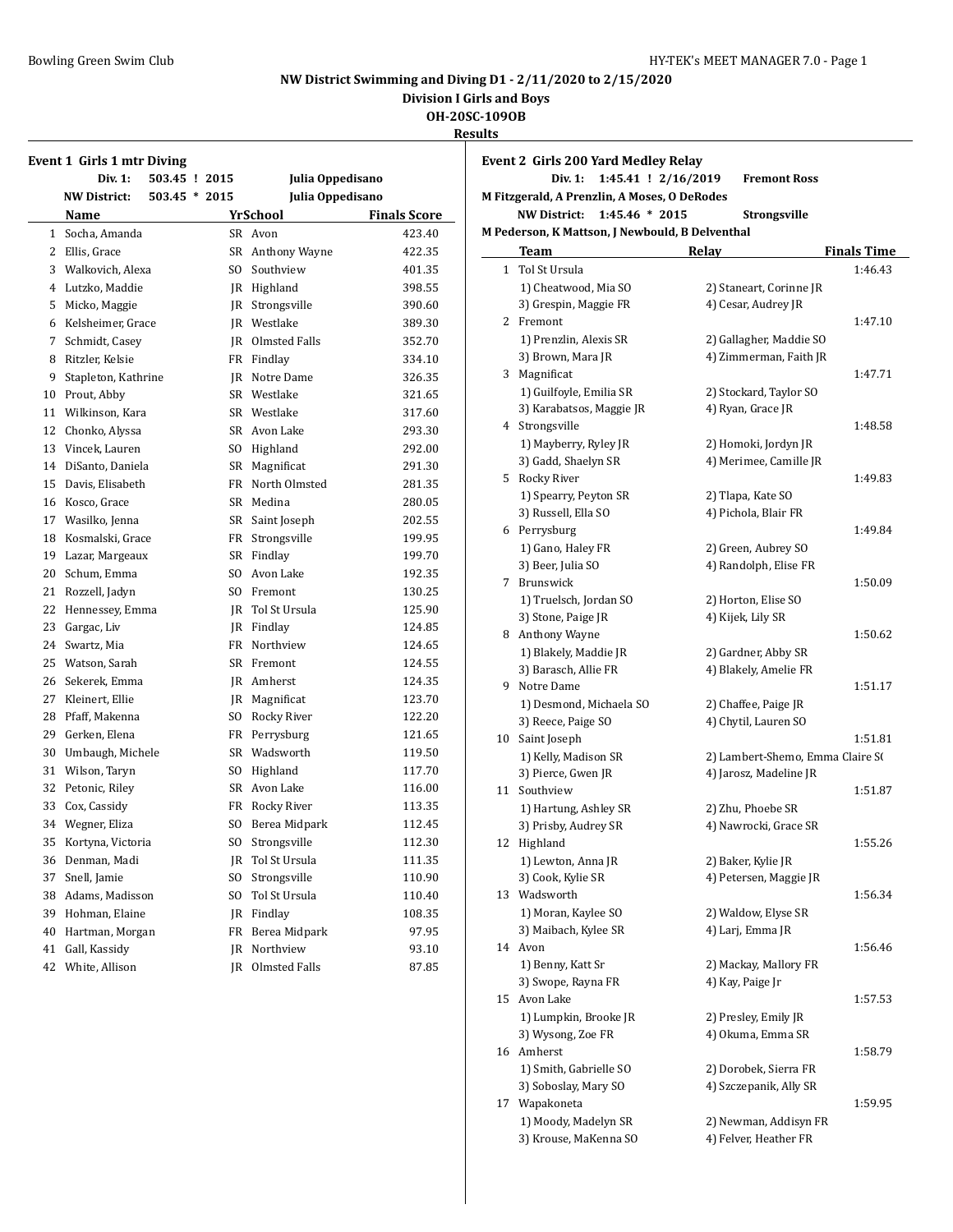**Division I Girls and Boys**

**OH-20SC-109OB**

**Results**

|    | (Event 2 Girls 200 Yard Medley Relay)<br>Team |     | <b>Relay</b>             | <b>Finals Time</b> |
|----|-----------------------------------------------|-----|--------------------------|--------------------|
| 18 | Northview                                     |     |                          | 2:00.10            |
|    | 1) Vanasdale, Mikaela SO                      |     | 2) Smith, Leah SO        |                    |
|    | 3) Briggs, Sammi SO                           |     | 4) Bedee, Emma FR        |                    |
| 19 | Westlake                                      |     |                          | 2:01.83            |
|    | 1) Tobin, Maggie FR                           |     | 2) McFadden, Isabella SR |                    |
|    | 3) Tobin, Emilie JR                           |     | 4) Peer, Sydney FR       |                    |
| 20 | Findlay                                       |     |                          | 2:02.08            |
|    | 1) Brown, Klaudia SR                          |     | 2) Hellman, Emma SR      |                    |
|    | 3) Smith, Ceilidh SO                          |     | 4) Ritzler, Lyndsay SR   |                    |
|    | 21 Lakewood                                   |     |                          | 2:02.09            |
|    | 1) Simcox, Sistina JR                         |     | 2) Donaldson, Sarah SO   |                    |
|    | 3) Beno, Charlotte FR                         |     | 4) Miranda, Sophia SR    |                    |
| 22 | Sandusky                                      |     |                          | 2:03.49            |
|    | 1) Lazzara, Anna SO                           |     | 2) Whelan, Elle SO       |                    |
|    | 3) Downing, Sydney SO                         |     | 4) Ransom, McKenna SR    |                    |
| 23 | Ashland                                       |     |                          | 2:04.57            |
|    | 1) Cunningham, Lisa SR                        |     | 2) Finks, Sara FR        |                    |
|    | 3) Mohrman, Hunter SR                         |     | 4) Harry, Amber SO       |                    |
| 24 | Medina                                        |     |                          | 2:09.87            |
|    | 1) Clouse, Maddie SR                          |     | 2) Vogel, Madeline SR    |                    |
|    | 3) Sejka, Demitra SR                          |     | 4) Sartain, Allison SR   |                    |
|    | <b>Event 3 Girls 200 Yard Freestyle</b>       |     |                          |                    |
|    | Div. $1:$<br>1:48.39 ! 2014                   |     | Zhada Fields             |                    |
|    | <b>NW District:</b><br>$1:48.39 * 2014$       |     | <b>Zhada Fields</b>      |                    |
|    | Name                                          |     | YrSchool                 | <b>Finals Time</b> |
|    | 1 Jurski, Joslyn                              |     | SO Clay                  | 1:54.87            |
|    | 2 Schuld, Morgan                              |     | SR Rocky River           | 1:55.13            |
| 3  | Randolph, Elise                               | FR  | Perrysburg               | 1:56.07            |
| 4  | Guilfoyle, Emilia                             | SR  | Magnificat               | 1:56.10            |
| 5  | Skapoulas, Anna                               |     | SR Rocky River           | 1:56.53            |
| 6  | Chytil, Lauren                                |     | SO Notre Dame            | 1:57.10            |
| 7  | Fisher, Kath                                  |     | JR Perrysburg            | 1:57.36            |
| 8  | Nawrocki, Grace                               |     | SR Southview             | 1:58.62            |
| 9  | Fowler, Celia                                 | JR  | Tol St Ursula            | 1:58.80            |
| 10 | Mackay, Mallory                               | FR  | Avon                     | 1:58.97            |
| 11 | Malin, Taylor                                 |     | SR Westlake              | 1:58.97            |
| 12 | Stump, Kate                                   |     | JR Medina                | 1:59.01            |
| 13 | Schuld, Mackenzie                             | SR  | Rocky River              | 1:59.54            |
| 14 | Luscombe, Anna                                | SO. | Perrysburg               | 2:00.10            |
| 15 | Hartung, Ashley                               | SR  | Southview                | 2:00.29            |
| 16 | Williams, Maggie                              | SR  | Avon Lake                | 2:00.56            |
| 17 | Wallace, Lexi                                 | SR  | Brunswick                | 2:01.12            |
| 18 | Miller, Jordyn                                | SO. | Strongsville             | 2:01.34            |
| 19 | Quaid, Meghan                                 | SR  | Findlay                  | 2:01.52            |
| 20 | Seghy, Bridget                                | SR  | Strongsville             | 2:01.88            |
| 21 | Diehl, Gabby                                  | SR  | Findlay                  | 2:02.12            |
| 22 | Williams, Katie                               | SO  | Avon Lake                | 2:02.17            |
| 23 | Tlapa, Kate                                   | SO  | Rocky River              | 2:02.85            |
| 24 | Elder, McKela                                 | SR  | Fremont                  | 2:03.80            |
| 25 | Woods, Natalie                                | Sr  | Avon                     | 2:04.02            |
| 26 | Kelley, Maura                                 | JR  | Magnificat               | 2:04.07            |
| 27 | Haitonic, Rachel                              | JR  | Fremont                  | 2:04.40            |
| 28 | Petersen, Maggie                              | JR  | Highland                 | 2:04.83            |
| 29 | Brewster, Hayley                              | SO. | Highland                 | 2:06.19            |

| ulto |                                  |                  |     |                        |                               |
|------|----------------------------------|------------------|-----|------------------------|-------------------------------|
| 30   | Deutschman, Lauren               |                  | SR  | Notre Dame             | 2:06.45                       |
|      | 31 Badar, Abby                   |                  | SR  | Magnificat             | 2:07.96                       |
| 32   | Taylor, Allison                  |                  | SO. | Fremont                | 2:10.28                       |
|      | <b>Event 4 Girls 200 Yard IM</b> |                  |     |                        |                               |
|      | Div. 1:                          | $2:02.32$ ! 2018 |     | <b>Felicia Pasadyn</b> |                               |
|      | <b>NW District:</b>              | $2:02.32 * 2018$ |     | <b>Felicia Pasadyn</b> |                               |
|      |                                  |                  |     | YrSchool               |                               |
|      | Name<br>1 Prenzlin, Alexis       |                  |     | SR Fremont             | <b>Finals Time</b><br>2:05.22 |
|      | 2 Beer, Julia                    |                  | SO. | Perrysburg             | 2:06.13                       |
|      | 3 Stockard, Taylor               |                  | SO. | Magnificat             | 2:07.57                       |
|      | 4 Kijek, Lily                    |                  |     | SR Brunswick           | 2:09.30                       |
| 5    | Russell, Ella                    |                  |     | SO Rocky River         | 2:10.32                       |
|      | 6 Chaffee, Paige                 |                  |     | <b>IR</b> Notre Dame   | 2:10.69                       |
| 7    | Kreger, Kayla                    |                  |     | SR Tol St Ursula       | 2:11.21                       |
| 8    | Blakely, Maddie                  |                  |     | JR Anthony Wayne       | 2:12.77                       |
|      | 9 Gano, Haley                    |                  |     | FR Perrysburg          | 2:14.66                       |
|      | 10 Truelsch, Jordan              |                  |     | SO Brunswick           | 2:15.09                       |
|      | 11 Prisby, Audrey                |                  |     | SR Southview           | 2:15.85                       |
|      | 12 Horton, Elise                 |                  |     | SO Brunswick           | 2:16.44                       |
|      | 13 Green, Aubrey                 |                  |     | SO Perrysburg          | 2:16.69                       |
|      | 14 Brown, Mara                   |                  |     | JR Fremont             | 2:16.75                       |
|      | 15 Gadd, Shaelyn                 |                  |     | SR Strongsville        | 2:17.32                       |
|      | 16 Patrick, Haley                |                  |     | JR Tol St Ursula       | 2:18.22                       |
|      | 17 Mayberry, Ryley               |                  |     | JR Strongsville        | 2:18.44                       |
|      | 18 Zhu, Phoebe                   |                  |     | SR Southview           | 2:18.84                       |
|      | 19 Swanson, Leyna                |                  |     | FR Brunswick           | 2:19.54                       |
|      | 20 Carrick, Allie                |                  |     | JR Tol St Ursula       | 2:19.78                       |
|      | 21 Junge, Ella                   |                  |     | SR Medina              | 2:19.79                       |
|      | 22 McKenzie, Grace               |                  |     | FR Southview           | 2:20.55                       |
| 23   | Barkhimer, Victoria              |                  | SO. | Notre Dame             | 2:21.81                       |
|      | 24 Burgess, Hannah               |                  |     | SO Rocky River         | 2:23.13                       |
|      | 25 Finks, Sara                   |                  |     | FR Ashland             | 2:23.88                       |
|      | 26 McDaniel, Allison             |                  |     | FR Avon Lake           | 2:24.95                       |
|      | 27 Lazzara, Abigale              |                  |     | SR Sandusky            | 2:25.40                       |
| 28   | Kutchel, Abbey                   |                  |     | FR Strongsville        | 2:26.19                       |
|      | 29 Brewster, Hayley              |                  |     | SO Highland            | 2:26.90                       |
|      | 30 Baker, Kylie                  |                  |     | JR Highland            | 2:27.28                       |
| 31   | Wysong, Zoe                      |                  |     | FR Avon Lake           | 2:29.55                       |
|      | 32 Woodford, Ethel               |                  |     | IR Lakewood            | 2:30.35                       |
|      | Event 5 Girls 50 Yard Freestyle  |                  |     |                        |                               |

|    | Div. 1:             | 23.19 ! 2016   |     | Morgan Waggoner     |                    |
|----|---------------------|----------------|-----|---------------------|--------------------|
|    | <b>NW District:</b> | $23.03 * 2014$ |     | <b>Emily Murphy</b> |                    |
|    | Name                |                |     | YrSchool            | <b>Finals Time</b> |
| 1  | Dynda, Molly        |                | IR  | Tol St Ursula       | 23.76              |
| 2  | Homoki, Jordyn      |                | IR  | Strongsville        | 23.84              |
| 3  | Miller, Gianna      |                | FR  | Rocky River         | 23.90              |
| 4  | Smith, Gracie       |                | SO. | Findlay             | 23.99              |
| 5. | Kelly, Madison      |                | SR  | Saint Joseph        | 24.04              |
| 6  | Cesar, Audrey       |                | IR  | Tol St Ursula       | 24.27              |
| 7  | McDaniel, Cami      |                | IR  | Ashland             | 24.28              |
| 8  | Merimee, Camille    |                | IR  | Strongsville        | 24.56              |
| 9  | Miller. Kalie       |                | SR  | Wapakoneta          | 24.69              |
| 10 | Barasch, Allie      |                | FR  | Anthony Wayne       | 24.70              |
| 11 | Karabatsos, Maggie  |                | IR  | Magnificat          | 24.73              |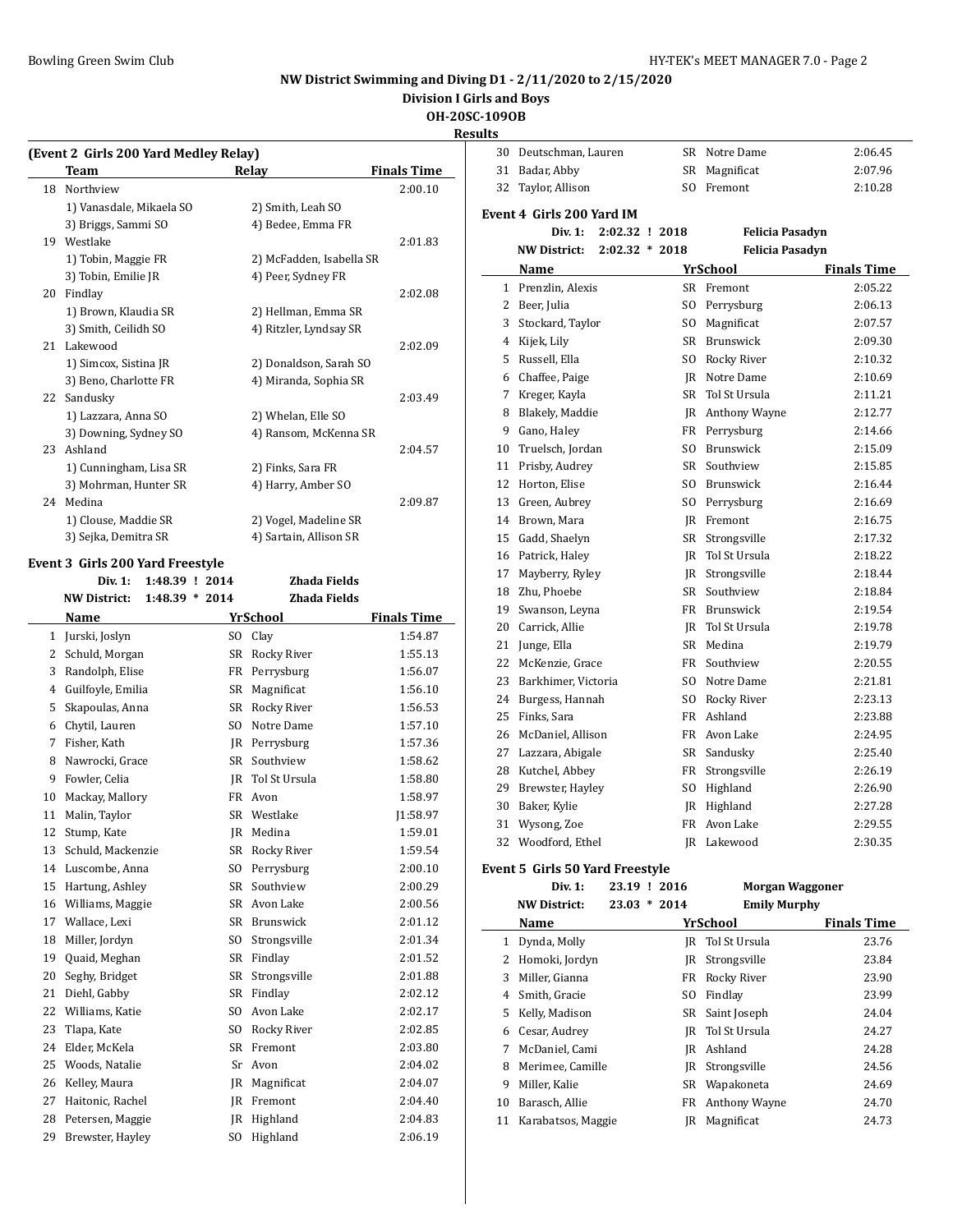## **NW District Swimming and Diving D1 - 2/11/2020 to 2/15/2020**

**Division I Girls and Boys**

**OH-20SC-109OB**

|       | (Event 5 Girls 50 Yard Freestyle) |  |                   |                 |                     |                    |
|-------|-----------------------------------|--|-------------------|-----------------|---------------------|--------------------|
|       | Name                              |  |                   | <b>YrSchool</b> |                     | <b>Finals Time</b> |
| 12    | Gilley, Lexi                      |  | S <sub>O</sub>    | Tol St Ursula   |                     | 24.79              |
| 13    | Heinze, Caitlin                   |  | <b>IR</b>         | Tol St Ursula   |                     | 24.87              |
| 14    | Gallagher, Maddie                 |  | SO.               | Fremont         |                     | 24.89              |
| 15    | Blakely, Amelie                   |  | FR                |                 | Anthony Wayne       | 25.02              |
| 16    | Mackay, Mallory                   |  | FR                | Avon            |                     | 25.35              |
| 17    | Zimmerman, Faith                  |  | <b>IR</b>         | Fremont         |                     | 25.45              |
| 18    | Schoch, Sophie                    |  | FR                | Medina          |                     | 25.48              |
| 19    | Steinbrunner, Lauren              |  | S <sub>O</sub>    |                 | North Ridgeville    | 25.52              |
| 20    | Sanchez, Katie                    |  | <b>SR</b>         | Westlake        |                     | 25.63              |
| 21    | Gavigan, Kerry                    |  | FR                | Strongsville    |                     | 25.65              |
| 22    | Smith, Gabrielle                  |  | S <sub>O</sub>    | Amherst         |                     | 25.73              |
| 23    | Doerner, Nykole                   |  | FR                | Ashland         |                     | 25.74              |
| 24    | Moran, Kaylee                     |  | S <sub>O</sub>    | Wadsworth       |                     | 25.78              |
| 25    | Ritzler, Lyndsay                  |  | <b>SR</b>         | Findlay         |                     | 25.84              |
| 26    | Beck, Grace                       |  | <b>IR</b>         | Lima Senior     |                     | 25.90              |
| 27    | Reece, Paige                      |  | S <sub>O</sub>    | Notre Dame      |                     | 25.96              |
| 28    | Rettig, Jenna                     |  | SO.               | Perrysburg      |                     | 26.02              |
| 29    | Coate, Lauren                     |  | S <sub>O</sub>    | Southview       |                     | 26.19              |
| $*30$ | DeRaad, Claire                    |  | IR                | Perrysburg      |                     | 26.43              |
| $*30$ | Bump, Ainsley                     |  | S <sub>O</sub>    | Wapakoneta      |                     | 26.43              |
| ---   | Schaedler, Shaelan                |  | S <sub>O</sub>    | Rocky River     |                     | <b>DFS</b>         |
|       | Event 6 Girls 100 Yard Butterfly  |  |                   |                 |                     |                    |
|       | Div. 1:                           |  | 55.54 ! 2/16/2019 |                 | Jordyn Homoki       |                    |
|       | <b>NW District:</b>               |  | $55.82 * 2015$    |                 | <b>Haley Fisher</b> |                    |

|              | NW DISTRICT:      | 55.82 * 2015<br><b>Haley Fisher</b> |                      |                    |
|--------------|-------------------|-------------------------------------|----------------------|--------------------|
|              | Name              |                                     | YrSchool             | <b>Finals Time</b> |
| $\mathbf{1}$ | Skapoulas, Anna   | SR                                  | Rocky River          | 55.47!             |
| 2            | Homoki, Jordyn    | IR                                  | Strongsville         | 55.90              |
| 3            | Beer, Julia       | S <sub>O</sub>                      | Perrysburg           | 56.09              |
| 4            | Staneart, Corinne | IR                                  | Tol St Ursula        | 58.07              |
| 5            | Russell, Ella     | S <sub>O</sub>                      | Rocky River          | 58.56              |
| 6            | Kreger, Kayla     | <b>SR</b>                           | Tol St Ursula        | 58.60              |
| 7            | Barasch, Allie    | <b>FR</b>                           | Anthony Wayne        | 59.09              |
| 8            | Desmond, Michaela | S <sub>O</sub>                      | Notre Dame           | 1:00.16            |
| 9            | Stone, Paige      | IR                                  | Brunswick            | 1:00.34            |
| 10           | Brown, Mara       | <b>IR</b>                           | Fremont              | 1:00.53            |
| 11           | Gadd, Shaelyn     | <b>SR</b>                           | Strongsville         | 1:00.68            |
| 12           | Vogel, Morgan     | FR                                  | Medina               | 1:01.09            |
| 13           | Schneider, Paige  | SR                                  | Wapakoneta           | 1:01.17            |
| 14           | Luscombe, Anna    | S <sub>O</sub>                      | Perrysburg           | 1:01.41            |
| 15           | Grespin, Maggie   | <b>FR</b>                           | Tol St Ursula        | 1:01.81            |
| 16           | Parr. Isabelle    | S <sub>O</sub>                      | <b>Brunswick</b>     | 1:02.52            |
| 17           | Zelis, Hanna      | <b>SR</b>                           | Magnificat           | 1:02.69            |
| $*18$        | Briggs, Sammi     | S <sub>O</sub>                      | Northview            | 1:02.73            |
| $*18$        | Swope, Rayna      | <b>FR</b>                           | Avon                 | 1:02.73            |
| $*18$        | Pierce, Gwen      | IR                                  | Saint Joseph         | 1:02.73            |
| 21           | Katsaras, Lillie  | S <sub>O</sub>                      | <b>Olmsted Falls</b> | 1:03.00            |
| 22           | Reece, Paige      | S <sub>O</sub>                      | Notre Dame           | 1:03.04            |
| 23           | Gavigan, Kerry    | <b>FR</b>                           | Strongsville         | 1:03.40            |
| 24           | Kho, Hannah       | <b>SR</b>                           | Olmsted Falls        | 1:04.44            |
| 25           | Hayward, Cecily   | JR                                  | Perrysburg           | 1:04.72            |
| 26           | Krouse, MaKenna   | S <sub>O</sub>                      | Wapakoneta           | 1:05.56            |
| 27           | Woodford, Ethel   | <b>IR</b>                           | Lakewood             | 1:05.75            |
| 28           | Downing, Sydney   | S <sub>O</sub>                      | Sandusky             | 1:05.97            |

| <b>Results</b> |                                                               |              |                                      |                    |
|----------------|---------------------------------------------------------------|--------------|--------------------------------------|--------------------|
|                | 29 Beno, Charlotte                                            |              | FR Lakewood                          | 1:06.51            |
| 30             | O'Connell, Lilly                                              |              | JR Brunswick                         | 1:07.60            |
| 31             | Wang, Grace                                                   | SO.          | Rocky River                          | 1:08.00            |
| 32             | Telesz, Grace                                                 |              | FR Strongsville                      | 1:08.03            |
|                |                                                               |              |                                      |                    |
|                | <b>Event 7 Girls 100 Yard Freestyle</b>                       |              |                                      |                    |
|                | Div. 1:                                                       | 50.80 ! 2015 | <b>Emmy Sehmann</b>                  |                    |
|                | <b>NW District:</b>                                           | 49.77 * 2014 | <b>Hannah Stevens</b>                |                    |
|                | Name                                                          |              | YrSchool                             | <b>Finals Time</b> |
| $\mathbf{1}$   | Cheatwood, Mia                                                |              | SO Tol St Ursula                     | 52.18              |
| 2              | Dynda, Molly                                                  | IR           | Tol St Ursula                        | J52.18             |
| 3              | Miller, Gianna                                                |              | FR Rocky River                       | 52.47              |
|                | 4 Spearry, Peyton                                             |              | SR Rocky River                       | 52.59              |
|                | 5 Cesar, Audrey                                               |              | JR Tol St Ursula                     | 52.80              |
|                | 6 Smith, Gracie                                               |              | SO Findlay                           | 53.02              |
| 7              | Merimee, Camille                                              |              | JR Strongsville                      | 53.29              |
| 8              | Dorobek, Sierra                                               |              | FR Amherst                           | 53.85              |
| 9              | McDaniel, Cami                                                |              | JR Ashland                           | 53.97              |
| 10             | Miller, Kalie                                                 |              | SR Wapakoneta                        | 54.94              |
| 11             | Cook, Kylie                                                   |              | SR Highland                          | 55.05              |
| 12             | Quaid, Meghan                                                 |              | SR Findlay                           | 55.13              |
| 13             | Junge, Ella                                                   |              | SR Medina                            | 55.26              |
| 14             | <b>Blakely, Amelie</b>                                        |              | FR Anthony Wayne                     | 55.30              |
| 15             | Nawrocki, Grace                                               |              | SR Southview                         | 55.39              |
|                | 16 Wilson, Hayley                                             |              | <b>IR</b> Fremont                    | 55.62              |
| 17             | Waldow, Elyse                                                 |              | SR Wadsworth                         | 55.68              |
| 18             | Seghy, Bridget                                                |              | SR Strongsville                      | 55.93              |
| 19             | Sanchez, Katie                                                |              | SR Westlake                          | 55.94              |
| 20             | Benny, Katt                                                   |              | Sr Avon                              | 55.95              |
| 21             | Williams, Maggie                                              |              | SR Avon Lake                         | 56.07              |
| 22             | Lambert-Shemo, Emma Claire                                    | SO.          | Saint Joseph                         | 56.19              |
| 23             | Patrick, Haley                                                | IR           | Tol St Ursula                        | 56.26              |
| 24             | Gesler, Elizabeth                                             |              | JR Wapakoneta                        | 56.32              |
| 25             | Simcox, Sistina                                               |              | JR Lakewood                          | 56.39              |
| 26             | Elder, McKela                                                 |              | SR Fremont                           | 56.62              |
| 27             | Steinbrunner, Lauren                                          |              | SO North Ridgeville                  | 56.76              |
| 28             | Pichola, Blair                                                |              | FR Rocky River                       | 56.86              |
| 29             | Calaway, Abby                                                 |              | SO Berea Midpark                     | 57.09              |
|                | 30 Miller, Jordyn                                             |              | SO Strongsville                      | 57.21              |
|                | 31 Coate, Lauren                                              |              | SO Southview                         | 57.27              |
|                | 32 Rettig, Jenna                                              | SO.          | Perrysburg                           | 57.29              |
|                |                                                               |              |                                      |                    |
|                | Event 8 Girls 500 Yard Freestyle<br>Div. 1:<br>4:56.81 ! 2013 |              |                                      |                    |
|                |                                                               |              | <b>Emmy Sehmann</b><br>Samantha Zuch |                    |
|                | <b>NW District:</b><br>$4:51.14 * 2010$                       |              |                                      |                    |
|                | Name                                                          |              | <b>YrSchool</b>                      | <b>Finals Time</b> |
|                | 1 Schuld, Morgan                                              |              | SR Rocky River                       | 5:07.18            |
|                | 2 Fisher, Kath                                                |              | JR Perrysburg                        | 5:08.79            |
| 3              | Jurski, Joslyn                                                | SO.          | Clay                                 | 5:09.47            |
|                | 4 Chytil, Lauren                                              |              | SO Notre Dame                        | 5:15.08            |
| 5              | Schuld, Mackenzie                                             |              | SR Rocky River                       | 5:15.90            |
|                | 6 Fowler, Celia                                               |              | JR Tol St Ursula                     | 5:21.13            |

7 Stump, Kate JR Medina 5:21.78 8 Heinze, Caitlin JR Tol St Ursula 5:26.34 Williams, Katie SO Avon Lake 5:28.14 10 Malin, Taylor SR Westlake 5:29.72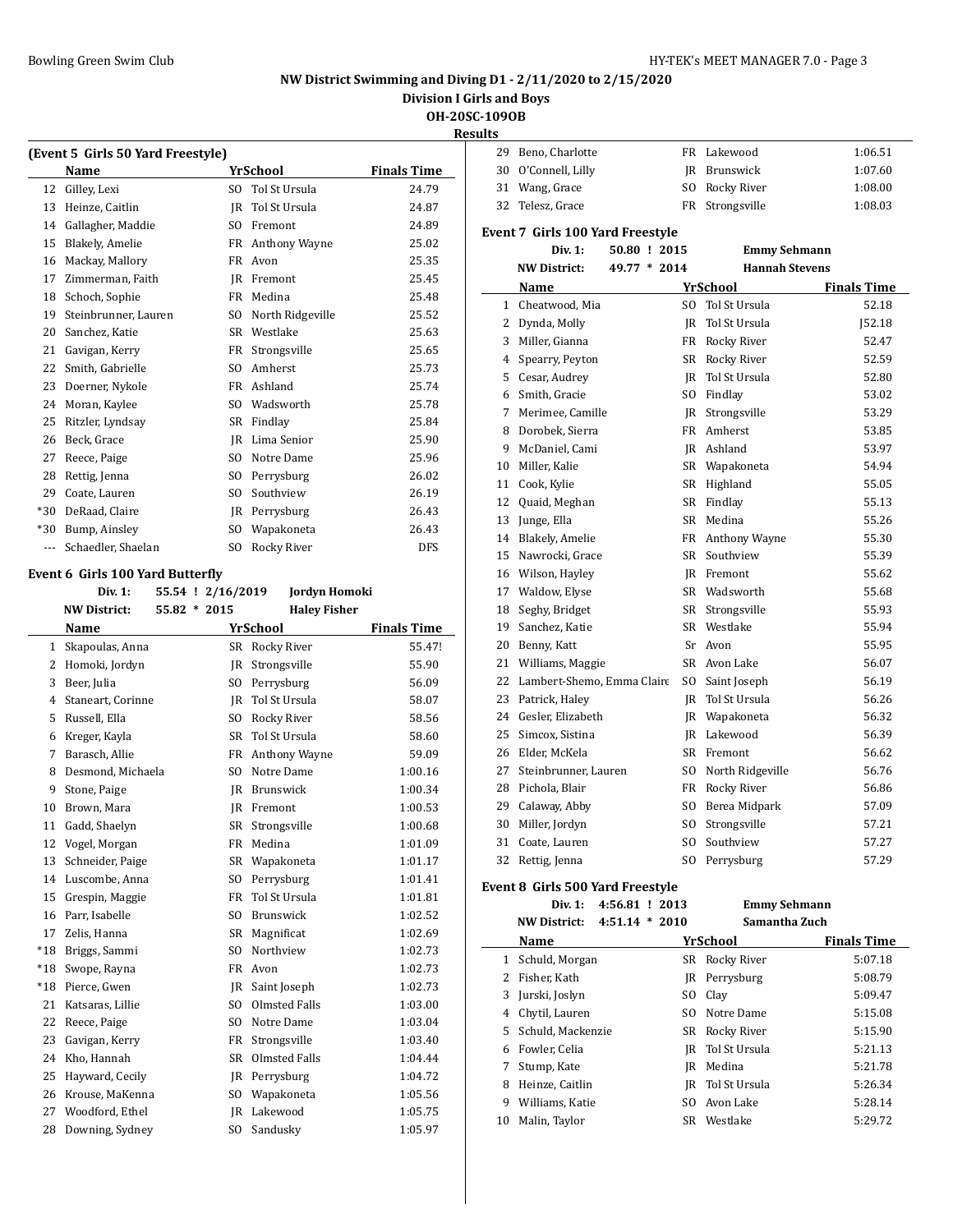**Division I Girls and Boys**

**OH-20SC-109OB**

|    |                                            |                          | <b>Results</b>     |
|----|--------------------------------------------|--------------------------|--------------------|
|    | (Event 8 Girls 500 Yard Freestyle)<br>Name | <b>YrSchool</b>          | <b>Finals Time</b> |
|    | 11 Katterle, Kira                          | SR Rocky River           | 5:31.38            |
|    | 12 Briggs, Sammi                           | SO Northview             | 5:31.66            |
|    | 13 Barkhimer, Victoria                     | SO Notre Dame            | 5:33.28            |
|    | 14 Woods, Natalie                          | Sr Avon                  | 5:34.35            |
|    | *15 Miller, Megan                          | JR Magnificat            | 5:34.52            |
|    | *15 Drzewiecki, Samantha                   | FR Notre Dame            | 5:34.52            |
|    | 17 Katsaras, Lillie                        | SO Olmsted Falls         | 5:37.05            |
|    | 18 Haitonic, Rachel                        | JR Fremont               | 5:39.13            |
|    | 19 Irwin, Olivia                           | SR Westlake              | 5:40.23            |
|    | 20 Deutschman, Lauren                      | SR Notre Dame            | 5:40.79            |
|    | 21 George, Madeline                        | SR Rocky River           | 5:45.46            |
|    | 22 Harry, Amber                            | SO Ashland               | 5:45.63            |
|    | 23 Rymer, Jillian                          | SO Strongsville          | 5:46.58            |
|    | 24 Pluta, Aubrey                           | SR Amherst               | 5:47.41            |
|    | 25 DiJulius, Katherine                     | SR Strongsville          |                    |
|    | 26 Schoder, Elizabeth                      | JR Sandusky              | 5:47.82            |
|    |                                            |                          | 5:48.03            |
| 27 | Schwartz, Lily                             | JR Tol St Ursula         | 5:50.28            |
|    | 28 Cunningham, Lisa                        | SR Ashland               | 5:52.52            |
| 29 | Taylor, Allison                            | SO Fremont               | 5:56.63            |
|    | 30 Redetzki, Mallory                       | SR Berea Midpark         | 5:59.90            |
| 31 | Fernandez, Suzanna                         | FR Saint Joseph          | 6:02.52            |
|    | 32 Clark, Teagan                           | <b>IR</b> Magnificat     | 6:05.97            |
|    | Event 9 Girls 200 Yard Freestyle Relay     |                          |                    |
|    |                                            |                          |                    |
|    | 1:35.91 ! 2014<br><b>Div. 1:</b>           | <b>Fremont Ross</b>      |                    |
|    | M Waggoner, M Hawk, H Fisher, M Moses      |                          |                    |
|    | $1:35.91 * 2014$<br><b>NW District:</b>    | <b>Fremont Ross</b>      |                    |
|    | M Waggoner, M Hawk, H Fisher, M Moses      |                          |                    |
|    | Team                                       | Relay                    | <b>Finals Time</b> |
|    | 1 Rocky River                              |                          | 1:36.43            |
|    | 1) Miller, Gianna FR                       | 2) Russell, Ella SO      |                    |
|    | 3) Skapoulas, Anna SR                      | 4) Schuld, Morgan SR     |                    |
|    | 2 Tol St Ursula                            |                          | 1:36.97            |
|    | 1) Dynda, Molly JR                         | 2) Staneart, Corinne JR  |                    |
|    | 3) Heinze, Caitlin JR                      | 4) Cesar, Audrey JR      |                    |
|    | 3 Magnificat                               |                          | 1:37.52            |
|    | 1) Stockard, Taylor SO                     | 2) Karabatsos, Maggie JR |                    |
|    | 3) Ryan, Grace JR                          | 4) Guilfoyle, Emilia SR  |                    |
|    | 4 Strongsville                             |                          | 1:37.56            |
|    | 1) Homoki, Jordyn JR                       | 2) Seghy, Bridget SR     |                    |
|    | 3) Mayberry, Ryley JR                      | 4) Merimee, Camille JR   |                    |
|    | 5 Findlay                                  |                          | 1:39.24            |
|    | 1) Quaid, Meghan SR                        | 2) Ritzler, Lyndsay SR   |                    |
|    | 3) Diehl, Gabby SR                         | 4) Smith, Gracie SO      |                    |
|    | 6 Fremont                                  |                          | 1:40.05            |
|    | 1) Gallagher, Maddie SO                    | 2) Brown, Mara JR        |                    |
|    | 3) Zimmerman, Faith JR                     | 4) Prenzlin, Alexis SR   |                    |
| 7  | Brunswick                                  |                          | 1:40.74            |
|    | 1) Truelsch, Jordan SO                     | 2) Kijek, Lily SR        |                    |
|    | 3) Parr, Isabelle SO                       | 4) Wallace, Lexi SR      |                    |
|    | 8 Perrysburg                               |                          | 1:42.50            |
|    | 1) Gano, Haley FR                          | 2) Rettig, Jenna SO      |                    |

| lts |                                           |     |                           |                    |
|-----|-------------------------------------------|-----|---------------------------|--------------------|
| 9   | Medina                                    |     |                           | 1:42.54            |
|     | 1) Junge, Ella SR                         |     | 2) Stump, Kate JR         |                    |
|     | 3) Vogel, Morgan FR                       |     | 4) Schoch, Sophie FR      |                    |
| 10  | Westlake                                  |     |                           | 1:42.90            |
|     | 1) Sanchez, Katie SR                      |     | 2) Tobin, Emilie JR       |                    |
|     | 3) Irwin, Olivia SR                       |     | 4) Malin, Taylor SR       |                    |
|     | 11 Avon Lake                              |     |                           | 1:43.70            |
|     | 1) Okuma, Emma SR                         |     | 2) Hauck, Emily JR        |                    |
|     | 3) Lumpkin, Bree JR                       |     | 4) Williams, Katie SO     |                    |
|     | 12 Ashland                                |     |                           | 1:44.97            |
|     | 1) Doerner, Nykole FR                     |     | 2) Finks, Sara FR         |                    |
|     | 3) Harry, Amber SO                        |     | 4) McDaniel, Cami JR      |                    |
|     | 13 Avon                                   |     |                           | 1:45.02            |
|     | 1) Swope, Rayna FR                        |     | 2) Kay, Paige Jr          |                    |
|     | 3) Benny, Katt Sr                         |     | 4) Mackay, Mallory FR     |                    |
|     | 14 Amherst                                |     |                           | 1:45.03            |
|     | 1) Dorobek, Sierra FR                     |     | 2) Woodworth, Estella SO  |                    |
|     | 3) Smith, Gabrielle SO                    |     | 4) Szczepanik, Ally SR    |                    |
|     | 15 Highland                               |     |                           | 1:45.58            |
|     | 1) Cook, Kylie SR                         |     | 2) Lewton, Anna JR        |                    |
|     | 3) Baker, Kylie JR                        |     | 4) Petersen, Maggie JR    |                    |
|     | 16 Wadsworth                              |     |                           | 1:45.60            |
|     | 1) Moran, Kaylee SO                       |     | 2) Maibach, Kylee SR      |                    |
|     | 3) Larj, Emma JR                          |     | 4) Waldow, Elyse SR       |                    |
| 17  | <b>Olmsted Falls</b>                      |     |                           | 1:47.60            |
|     | 1) Tomasch, Sarah SO                      |     | 2) Kho, Hannah SR         |                    |
|     | 3) Gaal, Nicole FR                        |     | 4) Katsaras, Lillie SO    |                    |
|     | 18 Lima Senior                            |     |                           | 1:48.10            |
|     | 1) Beck, Grace JR                         |     | 2) Jolliff, Sophie SR     |                    |
|     | 3) Nelson, Elsbeth SO                     |     | 4) Beck, Abigal FR        |                    |
| 19  | Notre Dame                                |     |                           | 1:48.76            |
|     | 1) Deutschman, Lauren SR                  |     | 2) Heywood, Samantha SO   |                    |
|     | 3) Drzewiecki, Samantha FR                |     | 4) Barkhimer, Victoria SO |                    |
|     | 20 Berea Midpark                          |     |                           | 1:49.04            |
|     | 1) Calaway, Abby SO                       |     | 2) Thai, Megan SR         |                    |
|     | 3) Willet, Bella SO                       |     | 4) Redetzki, Mallory SR   |                    |
| 21  | Anthony Wayne                             |     |                           | 1:49.21            |
|     | 1) Glowacki, Sam SR                       |     | 2) Gardner, Abby SR       |                    |
|     | 3) Gardner, Libby SO                      |     | 4) Williams, Ella SR      |                    |
|     | 22 North Ridgeville                       |     |                           | 1:49.60            |
|     | 1) Roussat, Jolie SO                      |     | 2) Wilm, Julia SO         |                    |
|     | 3) Steinbrunner, Lauren SO                |     | 4) MacDonald, Lilly SR    |                    |
| 23  | Sandusky                                  |     |                           | 1:50.13            |
|     | 1) Ransom, McKenna SR                     |     | 2) Lazzara, Anna SO       |                    |
|     | 3) Downing, Sydney SO                     |     | 4) Lazzara, Abigale SR    |                    |
| --- | Wapakoneta                                |     |                           | DQ                 |
|     | 1) Miller, Kalie SR                       |     | 2) Bump, Ainsley SO       |                    |
|     | 3) Gesler, Elizabeth JR                   |     | 4) Schneider, Paige SR    |                    |
|     | <b>Event 10 Girls 100 Yard Backstroke</b> |     |                           |                    |
|     | Div. 1:<br>54.47 ! 2/16/2019              |     | <b>Felicia Pasadyn</b>    |                    |
|     | <b>NW District:</b><br>$53.73 * 2014$     |     | <b>Hannah Stevens</b>     |                    |
|     | <b>Name</b>                               |     | <u>YrSchool</u>           | <u>Finals Time</u> |
| 1   | Kelly, Madison                            |     | SR Saint Joseph           | 55.73              |
| 2   | Spearry, Peyton                           | SR  | Rocky River               | 56.68              |
| 3   | Cheatwood, Mia                            | SO  | Tol St Ursula             | 57.56              |
| 4   | Blakely, Maddie                           | JR  | Anthony Wayne             | 57.99              |
| 5   | Truelsch, Jordan                          | SO. | Brunswick                 | 58.78              |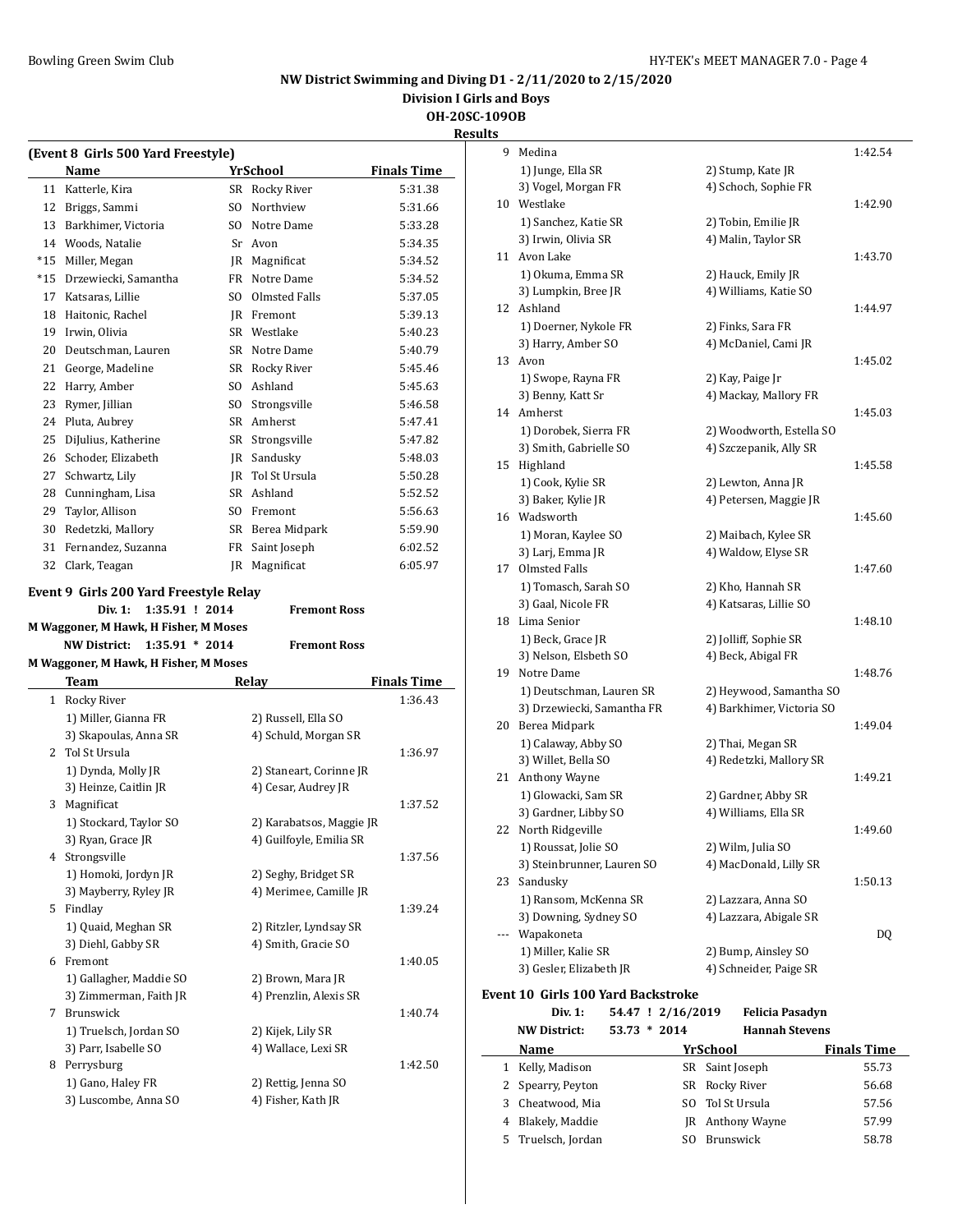# **NW District Swimming and Diving D1 - 2/11/2020 to 2/15/2020**

**Division I Girls and Boys**

**OH-20SC-109OB Result** 

| (Event 10 Girls 100 Yard Backstroke) |                                      |                         |                        |                    |  |
|--------------------------------------|--------------------------------------|-------------------------|------------------------|--------------------|--|
|                                      | Name                                 |                         | <b>YrSchool</b>        | <b>Finals Time</b> |  |
| 6                                    | Hartung, Ashley                      | <b>SR</b>               | Southview              | 59.10              |  |
| 7                                    | Schoch, Sophie                       | FR                      | Medina                 | 59.88              |  |
| 8                                    | Mayberry, Ryley                      | IR                      | Strongsville           | 1:00.07            |  |
| 9                                    | Diehl, Gabby                         | SR                      | Findlay                | 1:00.26            |  |
| 10                                   | Gano, Haley                          | <b>FR</b>               | Perrysburg             | 1:00.32            |  |
| 11                                   | Gilley, Lexi                         | S <sub>O</sub>          | Tol St Ursula          | 1:00.57            |  |
| 12                                   | Lewton, Anna                         | IR                      | Highland               | 1:00.69            |  |
| 13                                   | Desmond, Michaela                    | S <sub>O</sub>          | Notre Dame             | 1:01.12            |  |
| 14                                   | Prisby, Audrey                       | SR                      | Southview              | 1:01.58            |  |
| 15                                   | Stone, Paige                         | <b>IR</b>               | Brunswick              | 1:01.67            |  |
| 16                                   | Zimmerman, Faith                     | IR                      | Fremont                | 1:02.08            |  |
| 17                                   | Parr, Isabelle                       | SO.                     | Brunswick              | 1:02.45            |  |
| 18                                   | Rymer, Jillian                       | SO.                     | Strongsville           | 1:02.47            |  |
| 19                                   | Telesz, Grace                        | FR                      | Strongsville           | 1:02.93            |  |
| 20                                   | Benny, Katt                          | Sr                      | Avon                   | 1:03.14            |  |
| 21                                   | Smith, Gabrielle                     | S <sub>O</sub>          | Amherst                | 1:03.63            |  |
| 22                                   | McDaniel, Allison                    | <b>FR</b>               | Avon Lake              | 1:03.92            |  |
| 23                                   | Driver, Alyssa                       | IR                      | Perrysburg             | 1:04.48            |  |
| 24                                   | Swope, Rayna                         | <b>FR</b>               | Avon                   | 1:04.51            |  |
| 25                                   | Calaway, Abby                        | S <sub>O</sub>          | Berea Midpark          | 1:05.04            |  |
| 26                                   | Trombetto, Hanna                     | So                      | Avon                   | 1:05.23            |  |
| 27                                   | Rivera, Kendal                       | S <sub>O</sub>          | Clay                   | 1:05.25            |  |
| 28                                   | Wilson, Hayley                       | IR                      | Fremont                | 1:05.57            |  |
| 29                                   | Drzewiecki, Samantha                 | <b>FR</b>               | Notre Dame             | 1:05.65            |  |
| 30                                   | Grespin, Maggie                      | FR                      | Tol St Ursula          | 1:06.38            |  |
| 31                                   | Moran, Kaylee                        | S <sub>O</sub>          | Wadsworth              | 1:06.50            |  |
| ---                                  | Schaedler, Shaelan                   | S <sub>0</sub>          | <b>Rocky River</b>     | <b>DFS</b>         |  |
|                                      | Event 11 Girls 100 Yard Breaststroke |                         |                        |                    |  |
|                                      | Div. 1:                              | $1:03.11$ ! $2/16/2019$ | <b>Alexis Prenzlin</b> |                    |  |

|    | <b>NW District:</b><br>$1:02.50$ *<br>1999 |                | <b>Lindsay Lange</b> |                    |
|----|--------------------------------------------|----------------|----------------------|--------------------|
|    | Name                                       |                | YrSchool             | <b>Finals Time</b> |
| 1  | Prenzlin, Alexis                           | <b>SR</b>      | Fremont              | $1:01.65*$         |
| 2  | Gallagher, Maddie                          | S <sub>O</sub> | Fremont              | 1:03.40            |
| 3  | Waldow, Elyse                              | <b>SR</b>      | Wadsworth            | 1:03.72            |
| 4  | Chaffee, Paige                             | <b>JR</b>      | Notre Dame           | 1:04.99            |
| 5  | Staneart, Corinne                          | <b>JR</b>      | Tol St Ursula        | 1:05.34            |
| 6  | Randolph, Elise                            | FR             | Perrysburg           | 1:06.29            |
| 7  | Carrick, Allie                             | <b>JR</b>      | Tol St Ursula        | 1:07.47            |
| 8  | Kijek, Lily                                | <b>SR</b>      | <b>Brunswick</b>     | 1:07.99            |
| 9  | Zhu, Phoebe                                | <b>SR</b>      | Southview            | 1:08.60            |
| 10 | Smith, Leah                                | SO.            | Northview            | 1:08.96            |
| 11 | Baker, Kylie                               | <b>JR</b>      | Highland             | 1:09.22            |
| 12 | Vogel, Morgan                              | FR             | Medina               | 1:09.42            |
| 13 | Dorobek, Sierra                            | <b>FR</b>      | Amherst              | 1:09.60            |
| 14 | Burgess, Hannah                            | S <sub>O</sub> | <b>Rocky River</b>   | 1:09.63            |
| 15 | Gesler, Elizabeth                          | <b>JR</b>      | Wapakoneta           | 1:09.69            |
| 16 | McKenzie, Grace                            | <b>FR</b>      | Southview            | 1:09.70            |
| 17 | Zimmerman, Lauren                          | <b>JR</b>      | Fremont              | 1:09.87            |
| 18 | Horton, Elise                              | SO.            | <b>Brunswick</b>     | 1:10.21            |
| 19 | Ryan, Grace                                | <b>JR</b>      | Magnificat           | 1:10.46            |
| 20 | Lambert-Shemo, Emma Claire                 | S <sub>O</sub> | Saint Joseph         | 1:10.87            |
| 21 | Green, Aubrey                              | SO.            | Perrysburg           | 1:10.99            |
| 22 | Steinmetz, Anna                            | <b>FR</b>      | Tol St Ursula        | 1:11.11            |
|    |                                            |                |                      |                    |

| uits |                                           |    |                                               |                    |
|------|-------------------------------------------|----|-----------------------------------------------|--------------------|
| 23   | Gardner, Libby                            |    | SO Anthony Wayne                              | 1:11.21            |
| 24   | Swanson, Leyna                            |    | FR Brunswick                                  | 1:12.12            |
| 25   | Gardner, Abby                             |    | SR Anthony Wayne                              | 1:12.13            |
|      | 26 Okuma, Emma                            |    | SR Avon Lake                                  | 1:12.80            |
| 27   | Donaldson, Sarah                          |    | SO Lakewood                                   | 1:13.33            |
| 28   | Presley, Emily                            |    | JR Avon Lake                                  | 1:13.62            |
| 29   | Doerner, Nykole                           |    | FR Ashland                                    | 1:13.93            |
| 30   | Leon, Sydney                              | JR | Strongsville                                  | 1:14.12            |
| 31   | Pichola, Blair                            | FR | Rocky River                                   | 1:14.36            |
| 32   | Kutchel, Abbey                            | FR | Strongsville                                  | 1:15.69            |
|      |                                           |    |                                               |                    |
|      | Event 12 Girls 400 Yard Freestyle Relay   |    |                                               |                    |
|      | Div. 1:<br>3:29.87 ! 2013                 |    | <b>Fremont Ross</b>                           |                    |
|      | H Fisher, M Hawk, M Waggoner, M Moses     |    |                                               |                    |
|      | $3:29.87 * 2013$<br><b>NW District:</b>   |    | <b>Fremont Ross</b>                           |                    |
|      | H Fisher, M Hawk, M Waggoner, M Moses     |    |                                               |                    |
|      | Team                                      |    | Relay                                         | <b>Finals Time</b> |
|      | 1 Rocky River                             |    |                                               | 3:30.61            |
|      | 1) Spearry, Peyton SR                     |    | 2) Miller, Gianna FR                          |                    |
|      | 3) Schuld, Morgan SR                      |    | 4) Skapoulas, Anna SR                         |                    |
| 2    | Tol St Ursula                             |    |                                               | 3:33.31            |
|      | 1) Dynda, Molly JR                        |    | 2) Gilley, Lexi SO                            |                    |
|      | 3) Kreger, Kayla SR                       |    | 4) Cheatwood, Mia SO                          |                    |
|      | 3 Magnificat                              |    |                                               | 3:34.22            |
|      | 1) Guilfoyle, Emilia SR                   |    | 2) Stockard, Taylor SO                        |                    |
|      | 3) Ryan, Grace JR                         |    | 4) Karabatsos, Maggie JR                      |                    |
|      | 4 Perrysburg                              |    |                                               | 3:38.29            |
|      | 1) Beer, Julia SO                         |    | 2) Luscombe, Anna SO                          |                    |
|      | 3) Fisher, Kath JR                        |    | 4) Randolph, Elise FR                         |                    |
|      | 5 Findlay                                 |    |                                               | 3:39.99            |
|      | 1) Smith, Gracie SO<br>3) Diehl, Gabby SR |    | 2) Ritzler, Lyndsay SR<br>4) Quaid, Meghan SR |                    |
| 6    | Medina                                    |    |                                               | 3:42.04            |
|      | 1) Junge, Ella SR                         |    | 2) Stump, Kate JR                             |                    |
|      | 3) Vogel, Morgan FR                       |    | 4) Schoch, Sophie FR                          |                    |
|      | 7 Anthony Wayne                           |    |                                               | 3:42.88            |
|      | 1) Blakely, Amelie FR                     |    | 2) Barasch, Allie FR                          |                    |
|      | 3) Glowacki, Sam SR                       |    | 4) Blakely, Maddie JR                         |                    |
|      | 8 Strongsville                            |    |                                               | 3:44.08            |
|      | 1) Seghy, Bridget SR                      |    | 2) Miller, Jordyn SO                          |                    |
|      | 3) Gavigan, Kerry FR                      |    | 4) Gadd, Shaelyn SR                           |                    |
| 9    | Notre Dame                                |    |                                               | 3:44.30            |
|      | 1) Desmond, Michaela SO                   |    | 2) Reece, Paige SO                            |                    |
|      | 3) Chaffee, Paige JR                      |    | 4) Chytil, Lauren SO                          |                    |
| 10   | Southview                                 |    |                                               | 3:44.97            |
|      | 1) Nawrocki, Grace SR                     |    | 2) Prisby, Audrey SR                          |                    |
|      | 3) Coate, Lauren SO                       |    | 4) Hartung, Ashley SR                         |                    |
| 11   | Saint Joseph                              |    |                                               | 3:45.10            |
|      | 1) Pierce, Gwen JR                        |    | 2) Kelly, Madison SR                          |                    |
|      | 3) Jarosz, Madeline JR                    |    | 4) Lambert-Shemo, Emma Claire S(              |                    |
|      | 12 Wapakoneta                             |    |                                               | 3:45.83            |
|      | 1) Miller, Kalie SR                       |    | 2) Moody, Madelyn SR                          |                    |
|      | 3) Schneider, Paige SR                    |    | 4) Gesler, Elizabeth JR                       |                    |
| 13   | Westlake                                  |    |                                               | 3:46.96            |
|      | 1) Sanchez, Katie SR                      |    | 2) Peer, Sydney FR                            |                    |
|      | 3) Irwin, Olivia SR                       |    | 4) Malin, Taylor SR                           |                    |
|      |                                           |    |                                               |                    |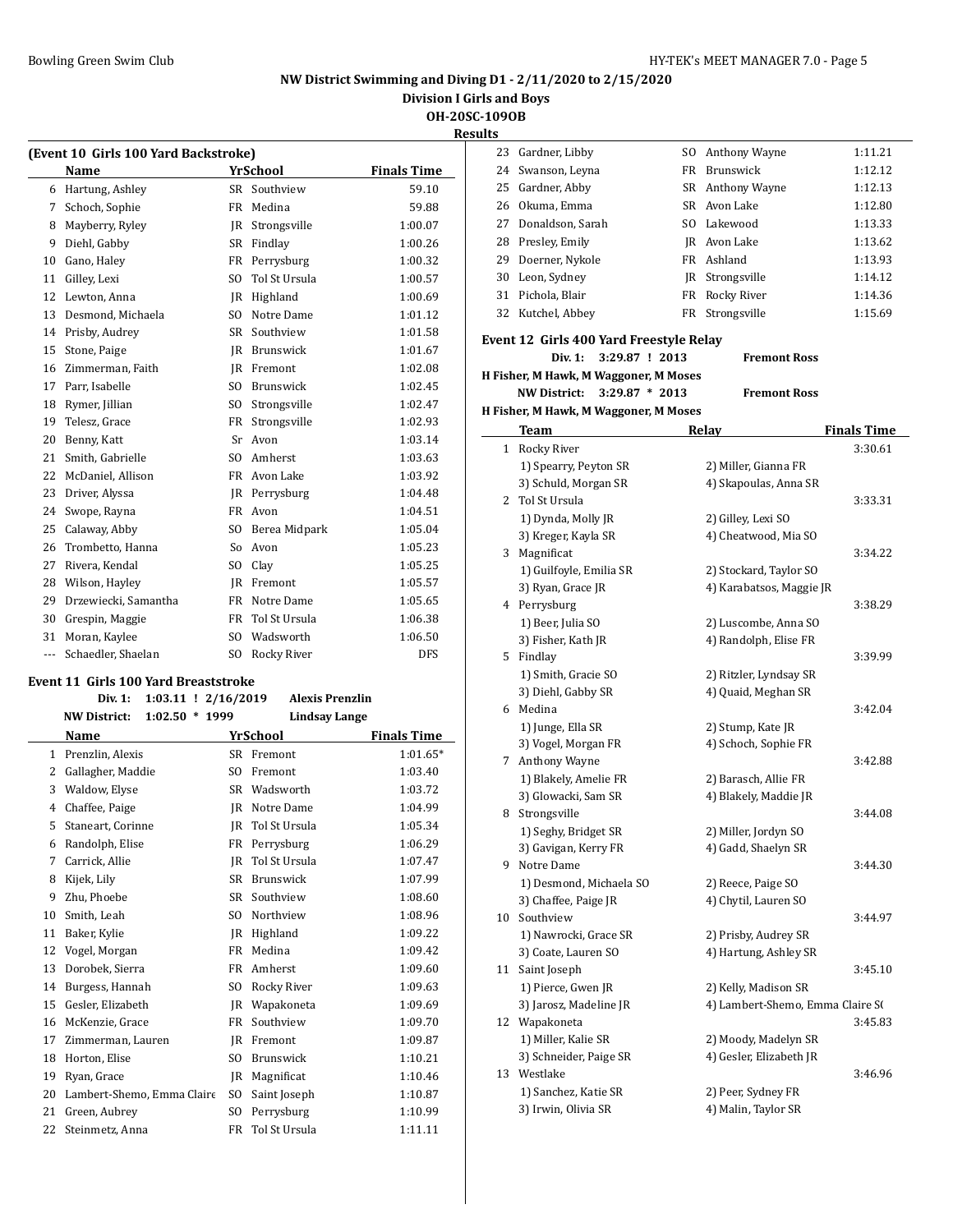**Division I Girls and Boys**

# **OH-20SC-109OB**

**Results (Event 12 Girls 400 Yard Freestyle Relay) Team Relay Finals Time** 14 Fremont 3:48.19 1) Elder, McKela SR 2) Taylor, Allison SO 3) Zimmerman, Lauren JR 4) Wilson, Hayley JR 15 Brunswick 3:48.91 1) Wallace, Lexi SR 2) Parr, Isabelle SO 3) Hruschak, Ella FR 4) Horton, Elise SO 16 Avon Lake 3:49.61 1) Williams, Maggie SR 2) Hauck, Emily JR 3) McDaniel, Allison FR 4) Williams, Katie SO 17 Highland 3:51.17 1) Cook, Kylie SR 2) Brewster, Hayley SO 3) Lewton, Anna JR 4) Petersen, Maggie JR 18 Olmsted Falls 3:55.70 1) Tomasch, Sarah SO 2) Kho, Hannah SR 3) Katsaras, Lillie SO 4) Burton, Delaney SR 19 Ashland 3:55.81 1) Doerner, Nykole FR 2) Mohrman, Hunter SR 3) Harry, Amber SO 4) McDaniel, Cami JR 20 Lakewood 3:58.20 1) Woodford, Ethel JR 2) Miranda, Sophia SR 3) Beno, Charlotte FR 4) Simcox, Sistina JR 21 Berea Midpark 4:00.39 1) Redetzki, Mallory SR 2) Thai, Megan SR 3) Willet, Bella SO 4) Calaway, Abby SO 22 Sandusky 4:00.99 1) Hickman, Hayley FR 2) Ransom, McKenna SR 3) Downing, Sydney SO 4) Lazzara, Abigale SR 23 Avon 4:03.92 1) Woods, Natalie Sr 2) Baranski, Lydia Jr 3) Umland, Anna Sr 4) Zehr, Kayla Jr 24 Northview 4:05.55 1) Smith, Leah SO 2) Vanasdale, Mikaela SO 3) Bedee, Emma FR 4) Briggs, Sammi SO **Event 21 Boys 1 mtr Diving**

**Div. 1: 574.50 ! 1987 Scott Siford NW District: 574.50 \* 1987 Scott Siford Name Yr School Finals Score** 1 Claus, Will **JR** Ignatius 497.65 2 Slaughter, Michael SR Avon Lake 427.30 3 Peuhl, George JR Northview 424.95 4 Recker, Owen FR Perrysburg 383.15 5 Belak, Ethan SO Amherst 381.15 6 Humeniuk, Eli JR Northview 370.75 7 Blakely, Aidan SR St Edward 338.95 8 Dees, Caden SR Berea Midpark 334.95 9 Shade, Cory **FR** St Johns 328.05 10 Keim, Noah SR Ignatius 322.35 11 Smith, Tru SR Lakewood 321.85 12 Schoch, Bo SO Fremont 320.10 13 Hartman, Graham SR Findlay 306.65 14 Flaherty, Ryan FR Avon 306.50 15 Music, Ethan JR Northview 297.60 16 Wohl, Joe SR Findlay 289.55 17 Gall, Frank SR Strongsville 217.05

| 18 | Stevens, Thomas                                                   | FR  | TSFD                                      | 212.15             |
|----|-------------------------------------------------------------------|-----|-------------------------------------------|--------------------|
| 19 | Holman, Mark                                                      | SO. | Findlay                                   | 198.20             |
| 20 | Wright, Tyler                                                     | FR  | St Johns                                  | 195.40             |
| 21 | Becker, Sam                                                       | SO. | <b>TSFD</b>                               | 134.50             |
| 22 | Desch, Ross                                                       | FR  | <b>TSFD</b>                               | 134.10             |
| 23 | Patrick, Connor                                                   | SO. | Perrysburg                                | 133.80             |
| 24 | Falanga, Noah                                                     |     | SR Wadsworth                              | 131.40             |
| 25 | Decker, Zach                                                      | FR  | Fremont                                   | 128.30             |
| 26 | Sanford, Matt                                                     | FR  | <b>TSFD</b>                               | 123.25             |
| 27 | Kennedy, Quinn                                                    | SO. | Olmsted Falls                             | 117.60             |
| 28 | Billett, Logan                                                    |     | FR Clay                                   | 114.05             |
| 29 | Forshey, Ryan                                                     | SO. | Westlake                                  | 112.55             |
| 30 | Sweeney, Sam                                                      | SO. | Fremont                                   | 109.15             |
| 31 | Jackson, Frankie                                                  |     | JR Northview                              | 108.55             |
| 32 | Gibson, Drew                                                      |     | JR St Edward                              | 106.35             |
| 33 | Ortiz, Isaias                                                     | JR  | Fremont                                   | 89.90              |
| 34 | Laser, Gary                                                       | FR  | Perrysburg                                | 83.25              |
| 35 | Pettay, Mason                                                     | SO. | Highland                                  | 79.05              |
|    |                                                                   |     |                                           |                    |
|    | Event 22  Boys 200 Yard Medley Relay<br>Div. 1:<br>1:33.17 ! 2013 |     | <b>Toledo St. Francis De Sales</b>        |                    |
|    | C Sobczak, J Barone, B Gordon, N Brodie                           |     |                                           |                    |
|    | <b>NW District:</b><br>$1:33.17 * 2013$                           |     | <b>Tol. St. Francis De Sales</b>          |                    |
|    | C Sobczak, J Barone, B Gordon, N Brodie                           |     |                                           |                    |
|    |                                                                   |     |                                           | <b>Finals Time</b> |
|    | Team                                                              |     | <u>Relay</u>                              | 1:32.85!           |
|    | 1 Ignatius<br>1) Hong, Tyler JR                                   |     | 2) Toothman, Zach JR                      |                    |
|    | 3) Johnson, Brian SR                                              |     | 4) Soeder, John SR                        |                    |
| 2  | <b>TSFD</b>                                                       |     |                                           | 1:36.33            |
|    | 1) Wilson, Spencer JR                                             |     | 2) DiSalle, James SR                      |                    |
|    | 3) Lee, Tristan JR                                                |     | 4) Ireland, Brady SR                      |                    |
|    | 3 Amherst                                                         |     |                                           | 1:37.13            |
|    | 1) Aruskevicius, Chase JR                                         |     | 2) Heyd, Kevin SR                         |                    |
|    | 3) Belak, Ethan SO                                                |     | 4) Belak, John SO                         |                    |
|    | 4 St Johns                                                        |     |                                           | 1:38.84            |
|    | 1) Van Cott, Joshua FR                                            |     | 2) Van Cott, Jack JR                      |                    |
|    | 3) Brookens, Jaden JR                                             |     | 4) Kovacs, Cole JR                        |                    |
| 5  | Fremont                                                           |     |                                           | 1:39.52            |
|    | 1) Colston, Conner JR                                             |     | 2) Stevenson, Case JR                     |                    |
|    | 3) Weisenauer, Dylan SR                                           |     | 4) Price, Braedyn JR                      |                    |
|    | 6 Anthony Wayne                                                   |     |                                           | 1:39.86            |
|    | 1) LaMastus, Will JR                                              |     | 2) Ebel, Sterling JR                      |                    |
|    | 3) LaMastus, Wade JR                                              |     | 4) Bocian, Tyler SO                       |                    |
| 7  | Strongsville                                                      |     |                                           | 1:41.34            |
|    | 1) Painter, Gibson FR                                             |     | 2) Bruening, Noah JR                      |                    |
|    | 3) Begany, Nick FR                                                |     | 4) Gadd, Colin SO                         |                    |
| 8  | Perrysburg                                                        |     |                                           | 1:43.13            |
|    | 1) Green, Steven FR                                               |     | 2) Mefferd, Jason SR                      |                    |
|    | 3) Majerus, John FR<br>St Edward                                  |     | 4) Bockbrader, Lincoln SR                 |                    |
| 9  |                                                                   |     |                                           | 1:43.54            |
|    | 1) Walden, Thomas SR<br>3) Tarler, Gavin SR                       |     | 2) James, Enzo JR<br>4) Schilens, Ryan JR |                    |
|    | 10 Findlay                                                        |     |                                           | 1:44.02            |
|    | 1) Williams, Ben SO                                               |     | 2) O'Dell, Cade SR                        |                    |
|    | 3) Haas, Toby SR                                                  |     | 4) Doe, Tyler SR                          |                    |
|    |                                                                   |     |                                           |                    |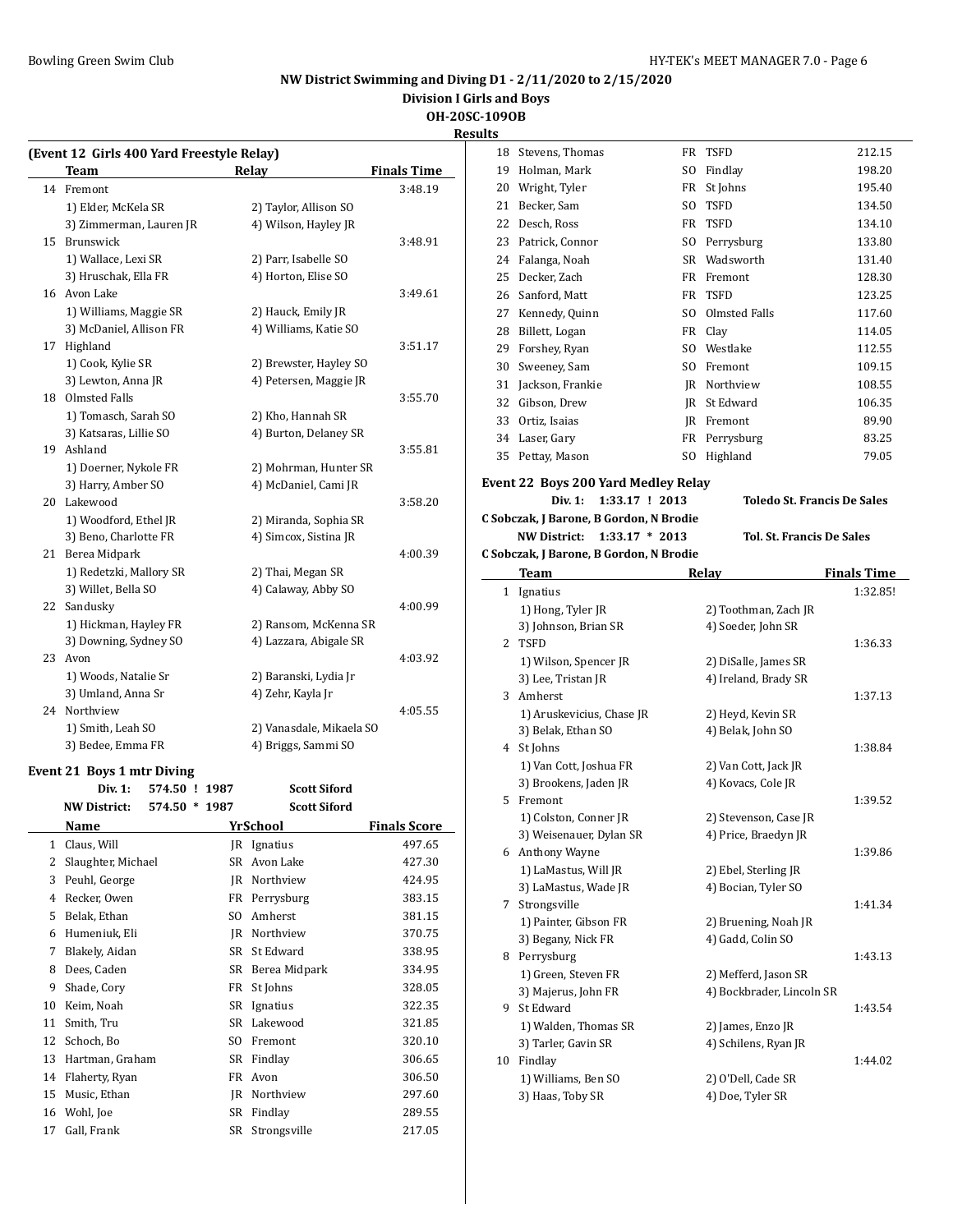## **NW District Swimming and Diving D1 - 2/11/2020 to 2/15/2020**

**Division I Girls and Boys**

# **OH-20SC-109OB**

**Results**

|       | (Event 22 Boys 200 Yard Medley Relay) |                           |                    |  |  |  |
|-------|---------------------------------------|---------------------------|--------------------|--|--|--|
|       | Team                                  | <b>Relay</b>              | <b>Finals Time</b> |  |  |  |
| 11    | Olmsted Falls                         |                           | 1:44.50            |  |  |  |
|       | 1) Bolton, Evan JR                    | 2) Surtman, Jack SR       |                    |  |  |  |
|       | 3) Trupo, Luke SR                     | 4) Munoz, Sam SO          |                    |  |  |  |
|       | 12 Avon Lake                          |                           | 1:44.51            |  |  |  |
|       | 1) Bornhorst, Owen SR                 | 2) Moses, William SR      |                    |  |  |  |
|       | 3) Swain, Joe FR                      | 4) Slaughter, Michael SR  |                    |  |  |  |
|       | 13 Avon                               |                           | 1:46.25            |  |  |  |
|       | 1) Wilson, Michael Jr                 | 2) Hammerschmidt, Evan Jr |                    |  |  |  |
|       | 3) Malloy, Steven Sr                  | 4) Urban, Ryan Jr         |                    |  |  |  |
|       | 14 Medina                             |                           | 1:48.20            |  |  |  |
|       | 1) Morford, Brayden FR                | 2) Gabrielsen, Max SO     |                    |  |  |  |
|       | 3) Kupec, Joe FR                      | 4) Kerrigan, Brian FR     |                    |  |  |  |
|       | 15 Westlake                           |                           | 1:48.40            |  |  |  |
|       | 1) Quinn, Shane JR                    | 2) Blair, Stephen SR      |                    |  |  |  |
|       | 3) Clarke, Landon FR                  | 4) Said, Hussein SR       |                    |  |  |  |
|       | 16 Highland                           |                           | 1:48.53            |  |  |  |
|       | 1) Magoolaghan, Aiden SO              | 2) Ringgenberg, Andrew SO |                    |  |  |  |
|       | 3) Greytak, Joseph SR                 | 4) DeMichael, Brian FR    |                    |  |  |  |
|       | 17 Clay                               |                           | 1:49.44            |  |  |  |
|       | 1) Hagedorn, Reuben SR                | 2) Ray, Alex SO           |                    |  |  |  |
|       | 3) Hagedorn, Abram JR                 | 4) Stevens, Drew SO       |                    |  |  |  |
|       | 18 Berea Midpark                      |                           | 1:52.23            |  |  |  |
|       | 1) Barker, Ethan SO                   | 2) Washburn, Eli SR       |                    |  |  |  |
|       | 3) Wentzel, Roman JR                  | 4) Hoessle, Jacob JR      |                    |  |  |  |
|       | 19 Springfield                        |                           | 1:56.27            |  |  |  |
|       | 1) Heizelman, Wil SO                  | 2) Vannette, Cole SR      |                    |  |  |  |
|       | 3) Dastoli, David SR                  | 4) Ruiz, Aidan SR         |                    |  |  |  |
|       | 20 North Olmsted                      |                           | 1:56.40            |  |  |  |
|       | 1) Yu, Aaron SO                       | 2) Martens, Braden SO     |                    |  |  |  |
|       | 3) Wenger, Nathan JR                  | 4) Evtimov, John JR       |                    |  |  |  |
| 21    | Brunswick                             |                           | 1:57.16            |  |  |  |
|       | 1) Ghilezan, Sebastian FR             | 2) Keller, Jake JR        |                    |  |  |  |
|       | 3) Wickes, Nolan FR                   | 4) Hurley, Jacob JR       |                    |  |  |  |
|       | 22 North Ridgeville                   |                           | 2:00.74            |  |  |  |
|       | 1) Margolin, Andrew FR                | 2) Dunstan, Aaron SO      |                    |  |  |  |
|       | 3) Crout, Ian JR                      | 4) Watt, Stephen FR       |                    |  |  |  |
| $---$ | Lima Senior                           |                           | DQ                 |  |  |  |
|       | 1) Smith, Hunter SR                   | 2) Jones, Seth SO         |                    |  |  |  |
|       | 3) Sellati, Christopher SO            | 4) Donald, Jayden SR      |                    |  |  |  |
|       | Northview                             |                           | DQ                 |  |  |  |
|       | 1) Biggs, Matt SO                     | 2) Jacobs, Jonah SO       |                    |  |  |  |
|       | 3) Beil, Dylan SO                     | 4) Dillon, Dismas JR      |                    |  |  |  |
|       | Event 23 Boys 200 Yard Freestyle      |                           |                    |  |  |  |
|       | Div. 1:<br>1:39.37 ! 2009             | <b>Roman Willets</b>      |                    |  |  |  |
|       |                                       |                           |                    |  |  |  |

|   | 1:39.37<br><b>NW District:</b> | $*2009$ | <b>Roman Willets</b> |                    |
|---|--------------------------------|---------|----------------------|--------------------|
|   | Name                           |         | YrSchool             | <b>Finals Time</b> |
| 1 | Grinberg, Isaac                |         | SR Southview         | 1:40.87            |
| 2 | Wilson, Spencer                | IR      | TSFD                 | 1:43.06            |
| 3 | Richmond, Joseph               | IR      | Ignatius             | 1:43.15            |
| 4 | Colston, Conner                | IR      | Fremont              | 1:44.32            |
| 5 | Williams, Ben                  | SO.     | Findlay              | 1:45.00            |
| 6 | Vitaniemi, Patrick             | SO.     | TSFD                 | 1:45.70            |
| 7 | Bottoni, Dominick              | SR.     | Medina               | 1:45.97            |
| 8 | Fulton, Kyle                   | FR      | TSFD                 | 1:46.70            |
|   |                                |         |                      |                    |

| 9        | Metz, Thomas                            | JR       | Ignatius                | 1:46.96            |
|----------|-----------------------------------------|----------|-------------------------|--------------------|
| 10       | Van Cott, Jack                          | JR       | St Johns                | 1:47.52            |
| 11       | Lathrop, Sam                            | JR       | <b>TSFD</b>             | 1:48.10            |
| 12       | McIntyre, Tommy                         | SO.      | Ignatius                | 1:49.19            |
| 13       | Bednar, Michael                         | JR       | Ignatius                | 1:49.35            |
|          | 14 Gadd, Colin                          | SO.      | Strongsville            | 1:49.86            |
|          | 15 LaMastus, Will                       |          | JR Anthony Wayne        | 1:49.93            |
| 16       | DeMichael, Benjamin                     | SO.      | Highland                | 1:51.84            |
| 17       | Ruffner, Kyle                           | SR.      | Brunswick               | 1:51.87            |
| 18       | Tome, Lucas                             | SO.      | Medina                  | 1:51.93            |
| 19       | Petrillo, Michael                       | SO.      | Amherst                 | 1:52.70            |
| 20       | Farmer, Justin                          |          | JR Amherst              | 1:53.01            |
| 21       | Kerrigan, Brian                         | FR       | Medina                  | 1:54.00            |
| 22       | Swain, Joe                              | FR       | Avon Lake               | 1:54.50            |
| 23       | Griffiths, Gabe                         | FR       | Strongsville            | 1:54.72            |
| 24       | Kovacs, Cole                            | JR       | St Johns                | 1:54.76            |
| 25       | Reed, Austin                            | JR       | St Johns                | 1:55.13            |
| 26       | Molnar, Ethan                           | SR       | Amherst                 | 1:55.33            |
| 27       | Stawinski, Ian                          | SR       | St Johns                | 1:56.96            |
| 28       | Gabrielsen, Max                         | SO.      | Medina                  | 1:57.11            |
| 29       | Zimmerman, Aidan                        | FR       | Fremont                 | 1:57.46            |
|          | 30 Stahl, Seth                          | JR.      | Perrysburg              | 1:57.69            |
| 31       | Ball, Jacob                             | SO.      | Findlay                 | 1:57.96            |
| 32       | Herbert, Nathan                         | FR       | Highland                | 2:02.58            |
|          |                                         |          |                         |                    |
|          | Event 24 Boys 200 Yard IM               |          |                         |                    |
|          | Div. 1:<br>1:50.72 ! 2018               |          | <b>Tyler Hong</b>       |                    |
|          |                                         |          |                         |                    |
|          | $1:50.72 * 2018$<br><b>NW District:</b> |          | <b>Tyler Hong</b>       |                    |
|          | Name                                    |          | YrSchool                | <b>Finals Time</b> |
| 1        | Hong, Tyler                             | JR       | Ignatius                | 1:49.63!           |
| 2        | Burnard, John                           | JR       | <b>TSFD</b>             | 1:56.88            |
| 3        | Toothman, Zach                          | JR       | Ignatius                | 1:57.53            |
| 4        | Carmichael, Kian                        | SR       | Ignatius                | 1:57.90            |
| 5        | Spradlin, Ethan                         | SR       | Findlay                 | 1:59.48            |
| 6        | Brookens, Jaden                         | JR       | St Johns                | 1:59.78            |
| 7        | Begany, Nick                            | FR       | Strongsville            | 1:59.84            |
| 8        | Stevenson, Case                         |          | JR Fremont              | 2:00.48            |
| 9        | Hessler, Sam                            | SO.      | Ignatius                | 2:00.78            |
| 10       | LaMastus, Wade                          | JR       | Anthony Wayne           | 2:00.93            |
| 11       | Mefferd, Jason                          |          | SR Perrysburg           | 2:01.69            |
| 12       | Moses, William                          |          | SR Avon Lake            | 2:02.27            |
| 13       | Heyd, Kevin                             | SR       | Amherst                 | 2:02.58            |
| 14       | Valdez, Kyle                            | JR       | Southview               | 2:04.18            |
| 15       | Laws, Zane                              | JR       | Findlay                 | 2:04.63            |
| 16       | Bruening, Noah                          | JR       | Strongsville            | 2:05.58            |
| 17       | Ebel, Sterling                          | IR       | Anthony Wayne           | 2:05.61            |
| 18       | Wilkes, Henry                           | SO.      | Highland                | 2:06.19            |
| 19       | Fulton, Josh                            | SR       | <b>TSFD</b>             | 2:06.51            |
| 20       | Lee, Hansen                             | FR       | TSFD                    | 2:07.35            |
| 21       | Flansburg, Alan                         | FR       | TSFD                    | 2:08.45            |
| 22       | Bolton, Evan                            | JR       | Olmsted Falls           | 2:09.22            |
| 23       | Lee, Max                                | SR       | Westlake                | 2:09.48            |
| 24<br>25 | Walden, Thomas<br>Gocmen, Deniz         | SR<br>SO | St Edward<br>Perrysburg | 2:11.16<br>2:11.88 |

 Morford, Brayden FR Medina 2:11.94 27 Doe, Tyler SR Findlay 2:12.19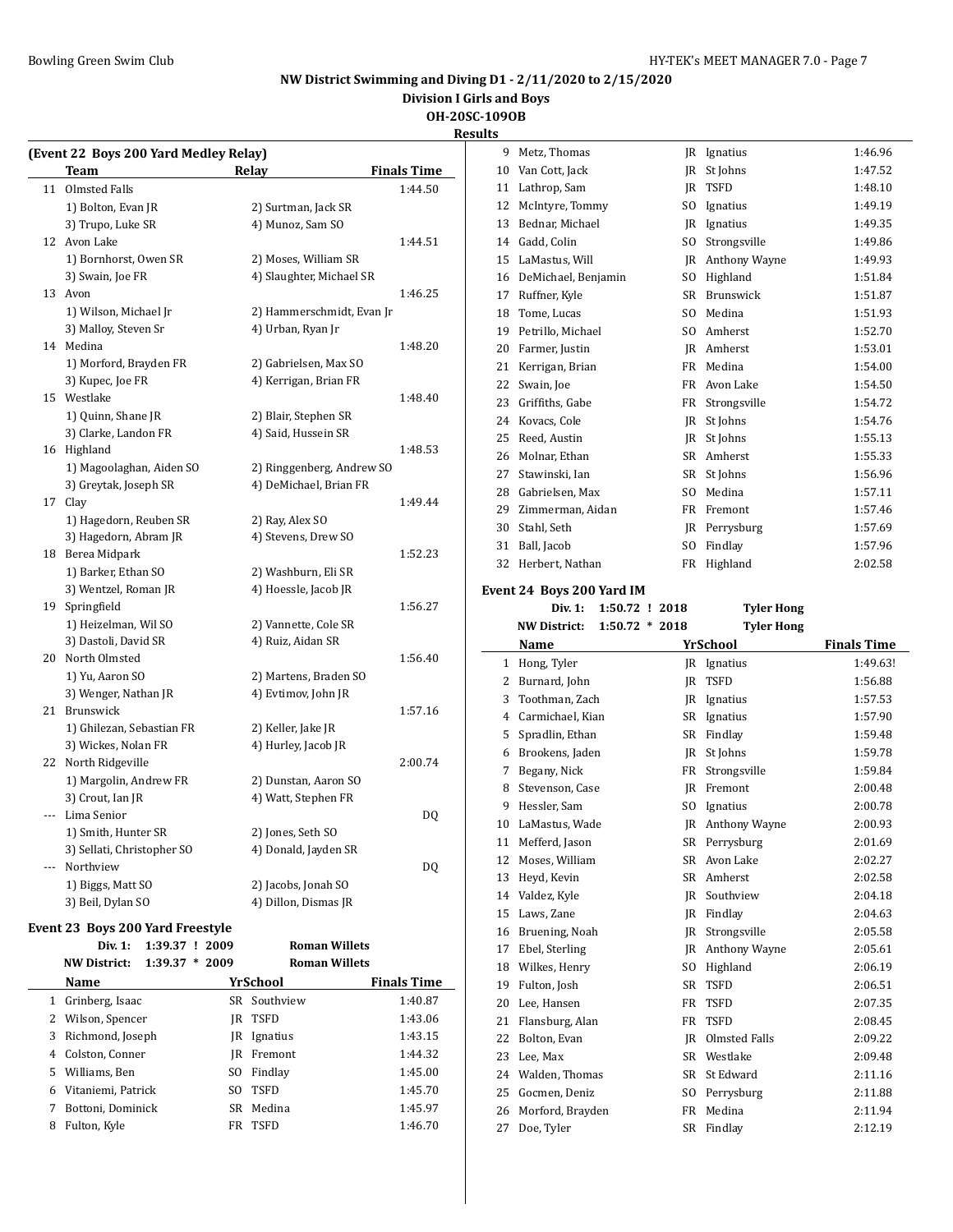## **NW District Swimming and Diving D1 - 2/11/2020 to 2/15/2020**

**Division I Girls and Boys**

**OH-20SC-109OB**

**Results**

|    |                             |     |              | R                  |  |  |  |
|----|-----------------------------|-----|--------------|--------------------|--|--|--|
|    | (Event 24 Boys 200 Yard IM) |     |              |                    |  |  |  |
|    | Name                        |     | YrSchool     | <b>Finals Time</b> |  |  |  |
|    | 28 Odelli, Derek            |     | IR Amherst   | 2:12.71            |  |  |  |
| 29 | Weisenauer, Logan           | FR  | Fremont      | 2:12.92            |  |  |  |
| 30 | Ziegler, Jacob              | SO. | St Johns     | 2:13.48            |  |  |  |
| 31 | Canonico, Kyle              | SO. | Strongsville | 2:13.59            |  |  |  |
|    | Kupec, Joe                  | FR  | Medina       | D <sub>0</sub>     |  |  |  |

## **Event 25 Boys 50 Yard Freestyle**

|              | Div. 1:               | 20.72 ! 2013   | <b>Nick Brodie</b>    |                    |
|--------------|-----------------------|----------------|-----------------------|--------------------|
|              | <b>NW District:</b>   | $20.34 * 2012$ | <b>Erik Risolvato</b> |                    |
|              | Name                  |                | <b>YrSchool</b>       | <b>Finals Time</b> |
| $\mathbf{1}$ | Soeder, John          |                | SR Ignatius           | 20.98              |
| 2            | Gluck, Kyle           | <b>SR</b>      | St Edward             | 21.04              |
| 3            | Wilt, Selby           |                | SO Findlay            | 21.17              |
| 4            | Heldreth, Patrick     | SR             | <b>TSFD</b>           | 21.23              |
| 5            | Ireland, Brady        | SR             | <b>TSFD</b>           | 21.37              |
| 6            | Van de Walle, William | IR             | Ignatius              | 21.51              |
| 7            | Rakar, Jacob          |                | SR Amherst            | 21.67              |
| 8            | Zaleski, Jaden        | IR             | Strongsville          | 21.77              |
| 9            | Arslanian, Andrew     | JR             | Strongsville          | 21.84              |
| 10           | Murtha, Micah         | SO.            | Ignatius              | 21.96              |
| 11           | Heberle, Luke         |                | JR Westlake           | 21.98              |
| 12           | Polojack, Gage        |                | SR Brunswick          | 22.04              |
| 13           | Nolan, Cormac         |                | SR Ignatius           | 22.07              |
| 14           | Cuppett, Brian        | SR             | Medina                | 22.17              |
| 15           | Hagedorn, Reuben      | SR -           | Clay                  | 22.25              |
| 16           | Williams, Jack        |                | SR Westlake           | 22.55              |
| 17           | Bockbrader. Lincoln   |                | SR Perrysburg         | 22.69              |
| 18           | Sachelarie, Alex      | IR             | Strongsville          | 22.73              |
| 19           | Vance, Jack           |                | JR Highland           | 22.81              |
| 20           | Johnson, Lucas        |                | <b>IR</b> Amherst     | 22.90              |
| 21           | Justice, Chase        | SR             | St Edward             | 22.99              |
| 22           | Haas, Toby            |                | SR Findlay            | 23.22              |
| 23           | Dillon, Dismas        | IR             | Northview             | 23.23              |
| 24           | Craddock, Josh        | SR             | Wadsworth             | 23.43              |
| 25           | DiSalle, James        | SR             | <b>TSFD</b>           | 23.45              |
| 26           | Price, Braedyn        |                | IR Fremont            | 23.50              |
| 27           | Surtman, Jack         | SR             | Olmsted Falls         | 23.59              |
| $*28$        | Smith, Hunter         |                | SR Lima Senior        | 23.61              |
| *28          | Vannette, Cole        | SR             | Springfield           | 23.61              |
| 30           | Elder, James          | <b>SR</b>      | Fremont               | 23.63              |
| 31           | Polen, Parker         |                | SR Lakewood           | 23.93              |
| 32           | Malloy, Steven        | Sr             | Avon                  | 24.01              |
| 33           | Holka, Ethan          | IR             | Strongsville          | 24.05              |

#### **Event 26 Boys 100 Yard Butterfly**

|   | Div. 1:             | 49.55 ! 2015   |     | <b>Mike Pichette</b> |                    |
|---|---------------------|----------------|-----|----------------------|--------------------|
|   | <b>NW District:</b> | $49.55 * 2015$ |     | <b>Mike Pichette</b> |                    |
|   | Name                |                |     | YrSchool             | <b>Finals Time</b> |
| 1 | Buff, Scotty        |                | FR  | TSFD                 | 48.90!             |
|   | 2 Stocker, Parker   |                | SO. | Findlay              | 49.61              |
| 3 | Grinberg, Isaac     |                |     | SR Southview         | 49.63              |
|   | 4 Edurese, John     |                | SR  | Wadsworth            | 50.24              |
|   | 5 Weisenauer, Dylan |                | SR. | Fremont              | 51.38              |
| 6 | Johnson, Brian      |                | SR  | Ignatius             | 51.77              |

| 7  | Cuppett, Brian    | SR             | Medina           | 52.28 |
|----|-------------------|----------------|------------------|-------|
| 8  | Zaleski, Jaden    | IR             | Strongsville     | 52.48 |
| 9  | Lee, Tristan      | IR             | <b>TSFD</b>      | 52.53 |
| 10 | Tarler, Gavin     | <b>SR</b>      | St Edward        | 52.70 |
| 11 | Argalious, Daniel | SO.            | Ignatius         | 54.17 |
| 12 | Nolan, Cormac     | SR             | Ignatius         | 54.72 |
| 13 | Valdez, Kyle      | IR             | Southview        | 54.90 |
| 14 | Marcie, Cameron   | SR             | Ignatius         | 54.92 |
| 15 | Majerus, John     | FR             | Perrysburg       | 55.45 |
| 16 | Williams, Ben     | S <sub>O</sub> | Findlay          | 55.98 |
| 17 | Hagedorn, Abram   | IR             | Clay             | 56.00 |
| 18 | Porter, Max       | SR             | <b>TSFD</b>      | 56.48 |
| 19 | Kupec, Joe        | FR             | Medina           | 56.76 |
| 20 | Schilens, Ryan    | IR             | St Edward        | 56.92 |
| 21 | Malloy, Steven    | Sr             | Avon             | 57.10 |
| 22 | Ziegler, Jacob    | SO.            | St Johns         | 57.23 |
| 23 | Bishop, Nikolas   | IR             | <b>TSFD</b>      | 57.29 |
| 24 | Griffiths, Gabe   | FR             | Strongsville     | 57.50 |
| 25 | Margolin, Andrew  | FR             | North Ridgeville | 57.55 |
| 26 | Webb, JD          | <b>SR</b>      | Wadsworth        | 57.76 |
| 27 | Ball, Jacob       | SO.            | Findlay          | 58.14 |
| 28 | Thain, Nathan     | <b>IR</b>      | Avon Lake        | 58.53 |
| 29 | Surtman, Jack     | SR.            | Olmsted Falls    | 58.54 |
| 30 | Painter, Gibson   | FR             | Strongsville     | 58.85 |
| 31 | Weisenauer, Logan | <b>FR</b>      | Fremont          | 59.36 |
| 32 | Greytak, Joseph   | SR             | Highland         | 59.57 |

## **Event 27 Boys 100 Yard Freestyle**

|    | Div. 1:             |  | 44.91 ! 2009   | <b>Roman Willets</b> |                    |
|----|---------------------|--|----------------|----------------------|--------------------|
|    | <b>NW District:</b> |  | 44.91 * 2009   | <b>Roman Willets</b> |                    |
|    | Name                |  |                | <b>YrSchool</b>      | <b>Finals Time</b> |
| 1  | Gluck, Kyle         |  | <b>SR</b>      | St Edward            | 45.95              |
| 2  | Soeder, John        |  | <b>SR</b>      | Ignatius             | 46.49              |
| 3  | Wilt, Selby         |  | SO.            | Findlay              | 46.63              |
| 4  | Heldreth, Patrick   |  | <b>SR</b>      | <b>TSFD</b>          | 46.92              |
| 5  | Edurese, John       |  | <b>SR</b>      | Wadsworth            | 47.33              |
| 6  | Arslanian, Andrew   |  | IR             | Strongsville         | 47.39              |
| 7  | Carmichael, Kian    |  | SR             | Ignatius             | 47.79              |
| 8  | Rakar, Jacob        |  | <b>SR</b>      | Amherst              | 47.83              |
| 9  | Murtha, Micah       |  | SO.            | Ignatius             | 47.92              |
| 10 | Spradlin, Ethan     |  | SR             | Findlay              | 48.02              |
| 11 | Bottoni, Dominick   |  | <b>SR</b>      | Medina               | 48.14              |
| 12 | Wilson, Spencer     |  | IR             | <b>TSFD</b>          | 48.23              |
| 13 | Metz, Thomas        |  | IR             | Ignatius             | 48.43              |
| 14 | Heberle, Luke       |  | <b>IR</b>      | Westlake             | 48.60              |
| 15 | Polojack, Gage      |  | <b>SR</b>      | <b>Brunswick</b>     | 48.85              |
| 16 | Fulton, Kyle        |  | FR             | <b>TSFD</b>          | 48.89              |
| 17 | Moses, William      |  | <b>SR</b>      | Avon Lake            | 49.32              |
| 18 | Gadd, Colin         |  | SO.            | Strongsville         | 49.49              |
| 19 | Hagedorn, Reuben    |  | SR             | Clay                 | 49.51              |
| 20 | Ruffner, Kyle       |  | <b>SR</b>      | Brunswick            | 49.52              |
| 21 | Belak, John         |  | S <sub>O</sub> | Amherst              | 49.78              |
| 22 | Van Cott, Joshua    |  | FR             | St Johns             | 49.79              |
| 23 | Onacila, Jeremy     |  | <b>SR</b>      | Amherst              | 49.93              |
| 24 | Laws, Zane          |  | IR             | Findlay              | 50.19              |
| 25 | Sachelarie, Alex    |  | IR             | Strongsville         | 50.32              |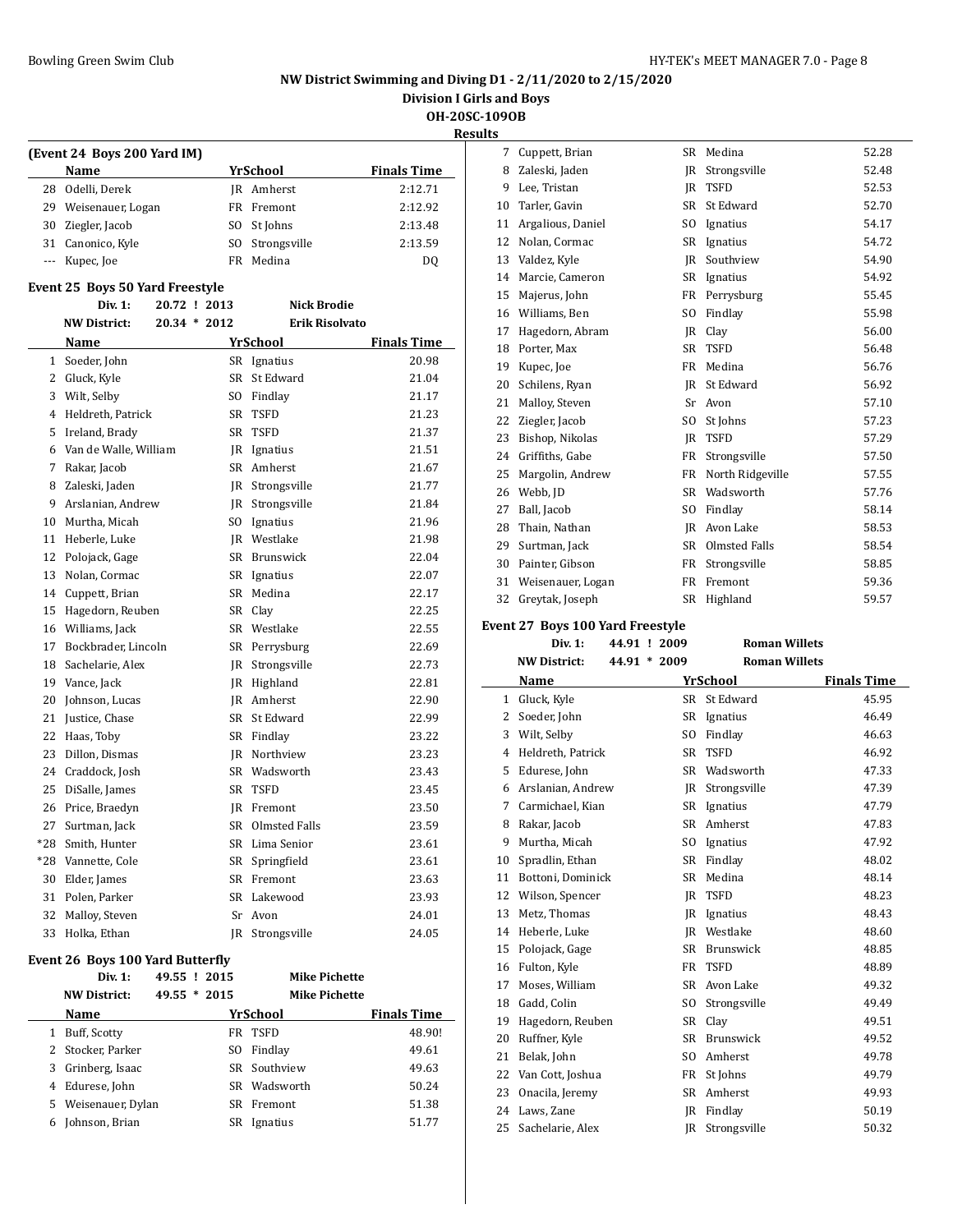**Division I Girls and Boys**

**OH-20SC-109OB**

**Results**

|     | (Event 27 Boys 100 Yard Freestyle)            |                     |                       |                                   |
|-----|-----------------------------------------------|---------------------|-----------------------|-----------------------------------|
|     | Name                                          |                     | <b>YrSchool</b>       | <b>Finals Time</b>                |
| 26  | Haas, Toby                                    |                     | SR Findlay            | 50.88                             |
| 27  | Craddock, Josh                                | SR                  | Wadsworth             | 51.20                             |
|     | 28 Peters, Colin                              |                     | SO Strongsville       | 51.21                             |
| 29  | Justice, Chase                                |                     | SR St Edward          | 51.35                             |
| 30  | Farmer, Justin                                |                     | <b>IR</b> Amherst     | 51.61                             |
|     | 31 Bocian, Tyler                              |                     | SO Anthony Wayne      | 51.88                             |
| 32  | Roessle, Kyle                                 |                     | FR TSFD               | 52.04                             |
|     | Event 28 Boys 500 Yard Freestyle              |                     |                       |                                   |
|     | Div. 1:<br>4:32.58 ! 2011                     |                     | <b>Rowan Williams</b> |                                   |
|     | <b>NW District:</b><br>$4:32.58 * 2011$       |                     | <b>Rowan Williams</b> |                                   |
|     | Name                                          |                     | YrSchool              | <b>Finals Time</b>                |
|     | 1 Richmond, Joseph                            |                     | JR Ignatius           | 4:35.99                           |
|     | 2 Burnard, John                               |                     | IR TSFD               | 4:37.79                           |
|     | 3 Vitaniemi, Patrick                          | SO                  | TSFD                  | 4:40.13                           |
|     | 4 Colston, Conner                             |                     | IR Fremont            | 4:46.32                           |
| 5.  | Lathrop, Sam                                  |                     | IR TSFD               | 4:49.93                           |
| 6   | Aruskevicius, Chase                           |                     | JR Amherst            | 4:53.20                           |
| 7   | McIntyre, Tommy                               |                     | SO Ignatius           | 4:53.63                           |
| 8   | Brookens, Jaden                               |                     | JR St Johns           | 4:53.64                           |
| 9   | Bednar, Michael                               |                     | JR Ignatius           | 4:54.75                           |
| 10  | Kiskorna, Brendan                             |                     | SO Ignatius           | 4:58.87                           |
| 11  | Martens, Braden                               |                     | SO North Olmsted      | 4:59.85                           |
| 12  | Kerrigan, Brian                               |                     | FR Medina             | 5:01.09                           |
| 13  | Majerus, John                                 |                     | FR Perrysburg         | 5:03.01                           |
| 14  | Jones, Ethan                                  |                     | FR TSFD               | 5:03.79                           |
| 15  | Trupo, Luke                                   |                     | SR Olmsted Falls      | 5:05.61                           |
| 16  | Tome, Lucas                                   |                     | SO Medina             | 5:08.05                           |
| 17  | Carroll, Evan                                 |                     | JR St Johns           | 5:11.78                           |
| 18  | Cartwright, Jacob                             |                     | SO Southview          | 5:12.55                           |
| 19  | Filatoff, Jacob                               |                     | FR Southview          | 5:12.78                           |
| 20  | Swain, Joe                                    |                     | FR Avon Lake          | 5:13.51                           |
|     | *21 Zimmerman, Aidan                          |                     | FR Fremont            | 5:17.22                           |
| *21 | Burroughs, Andy                               |                     | SR Fremont            | 5:17.22                           |
| 23  | Petrillo, Michael                             |                     | SO Amherst            | 5:17.31                           |
| 24  | Molnar, Ethan                                 |                     | SR Amherst            | 5:17.58                           |
| 25  | Ringgenberg, Andrew                           | SO.                 | Highland              | 5:18.55                           |
| 26  | Stahl, Seth                                   | JR                  | Perrysburg            | 5:19.17                           |
| 27  | Morford, Brayden                              | FR                  | Medina                | 5:19.56                           |
| 28  | Herbert, Nathan                               |                     | FR Highland           | 5:21.16                           |
| 29  | Watson, James                                 |                     | JR Amherst            | 5:22.23                           |
| 30  | Horstman, Tyler                               |                     | SO Findlay            | 5:25.07                           |
| 31  | Snell, Matthew                                |                     | JR Strongsville       | 5:33.28                           |
| 32  | Greytak, Joseph                               |                     | SR Highland           | 5:38.72                           |
|     |                                               |                     |                       |                                   |
|     | <b>Event 29 Boys 200 Yard Freestyle Relay</b> |                     |                       |                                   |
|     | Div. 1:                                       | 1:24.42 ! 2/16/2019 |                       | <b>Toledo St Francis De Sales</b> |
|     | C Bishop, M Rutledge, P Heldreth, B Ireland   |                     |                       |                                   |
|     | <b>NW District:</b><br>$1:24.60 * 2014$       |                     |                       | <b>Tol. St. Francis De Sales</b>  |
|     | J DiSalle, J Barone, C Sobczak, N Brodie      |                     |                       |                                   |
|     | Team                                          |                     | Relay                 | <b>Finals Time</b>                |
| 1   | <b>TSFD</b>                                   |                     |                       | 1:24.85                           |
|     | 1) Heldreth, Patrick SR                       |                     | 2) Ireland, Brady SR  |                                   |
|     | 3) Lee, Tristan JR                            |                     | 4) Buff, Scotty FR    |                                   |

| 2  | Ignatius                         |                                                   | 1:25.30 |
|----|----------------------------------|---------------------------------------------------|---------|
|    | 1) Murtha, Micah SO              | 2) Carmichael, Kian SR                            |         |
|    | 3) Van de Walle, William JR      | 4) Soeder, John SR                                |         |
| 3  | Findlay                          |                                                   | 1:26.05 |
|    | 1) Wilt, Selby SO                | 2) Haas, Toby SR                                  |         |
|    | 3) Spradlin, Ethan SR            | 4) Stocker, Parker SO                             |         |
|    | 4 Amherst                        |                                                   | 1:27.22 |
|    | 1) Rakar, Jacob SR               | 2) Belak, Ethan SO                                |         |
|    | 3) Belak, John SO                | 4) Heyd, Kevin SR                                 |         |
| 5. | Fremont                          |                                                   | 1:28.15 |
|    | 1) Weisenauer, Dylan SR          | 2) Stevenson, Case JR                             |         |
|    | 3) Price, Braedyn JR             | 4) Colston, Conner JR                             |         |
| 6  | Strongsville                     |                                                   | 1:28.33 |
|    |                                  |                                                   |         |
|    | 1) Zaleski, Jaden JR             | 2) Sachelarie, Alex JR<br>4) Arslanian, Andrew JR |         |
|    | 3) Peters, Colin SO<br>St Edward |                                                   |         |
| 7  |                                  |                                                   | 1:28.69 |
|    | 1) Gluck, Kyle SR                | 2) Justice, Chase SR                              |         |
|    | 3) Schilens, Ryan JR             | 4) Tarler, Gavin SR                               |         |
| 8  | Medina                           |                                                   | 1:29.91 |
|    | 1) Bottoni, Dominick SR          | 2) Kupec, Joe FR                                  |         |
|    | 3) Tome, Lucas SO                | 4) Cuppett, Brian SR                              |         |
| 9  | Westlake                         |                                                   | 1:30.12 |
|    | 1) Williams, Jack SR             | 2) Clemons, Lance SR                              |         |
|    | 3) Lee, Max SR                   | 4) Heberle, Luke JR                               |         |
| 10 | Wadsworth                        |                                                   | 1:32.65 |
|    | 1) Webb, JD SR                   | 2) Nolan, Kieran SO                               |         |
|    | 3) Craddock, Josh SR             | 4) Edurese, John SR                               |         |
| 11 | Perrysburg                       |                                                   | 1:33.37 |
|    | 1) Bockbrader, Lincoln SR        | 2) Green, Steven FR                               |         |
|    | 3) Gocmen, Deniz SO              | 4) Mefferd, Jason SR                              |         |
| 12 | Highland                         |                                                   | 1:33.51 |
|    | 1) Wilkes, Henry SO              | 2) DeMichael, Benjamin SO                         |         |
|    | 3) Ringgenberg, Andrew SO        | 4) Vance, Jack JR                                 |         |
| 13 | Southview                        |                                                   | 1:34.01 |
|    | 1) Grinberg, Isaac SR            | 2) Cartwright, Jacob SO                           |         |
|    | 3) Filatoff, Jacob FR            | 4) Valdez, Kyle JR                                |         |
| 14 | Brunswick                        |                                                   | 1:34.03 |
|    | 1) Ruffner, Kyle SR              | 2) Wickes, Nolan FR                               |         |
|    | 3) Ghilezan, Sebastian FR        | 4) Polojack, Gage SR                              |         |
|    | 15 Avon Lake                     |                                                   | 1:34.46 |
|    | 1) Moses, William SR             | 2) Haven, Nick FR                                 |         |
|    | 3) Thain, Nathan JR              | 4) Bornhorst, Owen SR                             |         |
| 16 | St Johns                         |                                                   | 1:36.40 |
|    | 1) Kovacs, Cole JR               | 2) Perino, Justin SR                              |         |
|    | 3) Carroll, Evan JR              | 4) Reed, Austin JR                                |         |
| 17 | Avon                             |                                                   | 1:37.66 |
|    | 1) Hammerschmidt, Evan Jr        | 2) Urban, Ryan Jr                                 |         |
|    | 3) Wilson, Michael Jr            | 4) Malloy, Steven Sr                              |         |
| 18 | Anthony Wayne                    |                                                   | 1:38.15 |
|    | 1) Rigali, Bobby JR              | 2) Sucheck, Robert SO                             |         |
|    | 3) Freytag, Zach SO              | 4) Bocian, Tyler SO                               |         |
| 19 | Olmsted Falls                    |                                                   | 1:38.67 |
|    | 1) Munoz, Sam SO                 | 2) Delap, Tyler JR                                |         |
|    | 3) Schroth, Andrew SR            | 4) Wickert, Nathan JR                             |         |
| 20 | Berea Midpark                    |                                                   | 1:38.80 |
|    | 1) Wentzel, Roman JR             | 2) Windahl, Mitchell JR                           |         |
|    | 3) Hoessle, Jacob JR             | 4) Washburn, Eli SR                               |         |
|    |                                  |                                                   |         |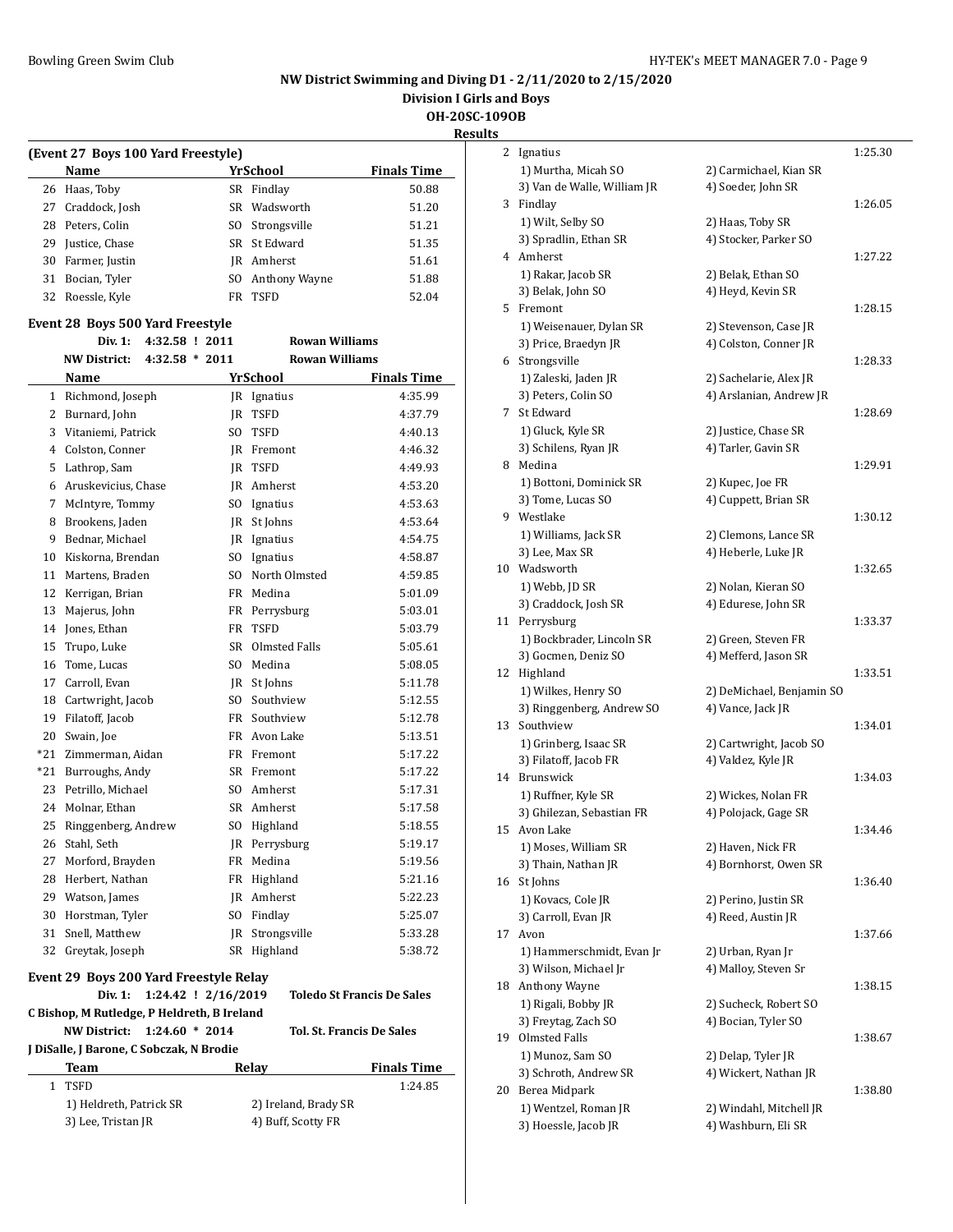## **NW District Swimming and Diving D1 - 2/11/2020 to 2/15/2020**

**Division I Girls and Boys**

**OH-20SC-109OB**

**Results**

| (Event 29 Boys 200 Yard Freestyle Relay) |                       |                    |  |  |
|------------------------------------------|-----------------------|--------------------|--|--|
| Team                                     | Relav                 | <b>Finals Time</b> |  |  |
| Lakewood<br>21                           |                       | 1:39.61            |  |  |
| 1) Tucker, Ronson SO                     | 2) Kramer, Cormac SR  |                    |  |  |
| 3) Bussert, Mateo JR                     | 4) Polen, Parker SR   |                    |  |  |
| Lima Senior<br>22.                       |                       | 1:41.05            |  |  |
| 1) Donald, Jayden SR                     | 2) Jones, Seth SO     |                    |  |  |
| 3) Sellati, Christopher SO               | 4) Smith, Hunter SR   |                    |  |  |
| 23 Springfield                           |                       | 1:41.81            |  |  |
| 1) Vannette, Cole SR                     | 2) Dastoli, David SR  |                    |  |  |
| 3) Ruiz, Aidan SR                        | 4) Heizelman, Wil SO  |                    |  |  |
| Elyria                                   |                       | 1:44.63            |  |  |
| 1) Coward, Luke SR                       | 2) Aguliar, Raith FR  |                    |  |  |
| 3) Guzman, Robert JR                     | 4) Underhill, Noah SR |                    |  |  |
|                                          |                       |                    |  |  |

#### **Event 30 Boys 100 Yard Backstroke**

|                | Div. 1:             | 48.79 ! 2018 |           | R.J. Kondalski    |                    |
|----------------|---------------------|--------------|-----------|-------------------|--------------------|
|                | <b>NW District:</b> | 48.79 * 2018 |           | R.J. Kondalski    |                    |
|                | Name                |              |           | YrSchool          | <b>Finals Time</b> |
| $\mathbf{1}$   | Hong, Tyler         |              |           | JR Ignatius       | 48.12!             |
| 2              | Buff, Scotty        |              | <b>FR</b> | <b>TSFD</b>       | 49.42              |
| 3              | Stocker, Parker     |              | SO.       | Findlay           | 50.36              |
| 4              | Lee, Tristan        |              | IR        | <b>TSFD</b>       | 53.55              |
| 5              | Aruskevicius, Chase |              |           | <b>IR</b> Amherst | 53.63              |
| 6              | LaMastus, Will      |              | IR        | Anthony Wayne     | 53.70              |
| $\overline{7}$ | Hagedorn, Abram     |              | IR        | Clay              | 54.03              |
| 8              | Weisenauer, Dylan   |              | SR        | Fremont           | 54.13              |
| 9              | Seicean, Erik       |              |           | FR Ignatius       | 54.15              |
| 10             | Hessler, Sam        |              |           | SO Ignatius       | 54.62              |
| 11             | Wilkes, Henry       |              |           | SO Highland       | 56.30              |
| 12             | Flansburg, Alan     |              | FR        | <b>TSFD</b>       | 56.35              |
| 13             | Lorenz, Mason       |              | SO.       | <b>TSFD</b>       | 56.98              |
| 14             | Cartwright, Jacob   |              | SO.       | Southview         | 57.84              |
| 15             | Stavar, Benjamin    |              | FR        | Ignatius          | 58.06              |
| 16             | Painter, Gibson     |              | FR        | Strongsville      | 58.07              |
| 17             | Green, Steven       |              |           | FR Perrysburg     | 58.16              |
| 18             | Walden, Thomas      |              |           | SR St Edward      | 58.48              |
| 19             | Trupo, Luke         |              |           | SR Olmsted Falls  | 58.68              |
| 20             | Bornhorst, Owen     |              |           | SR Avon Lake      | 58.80              |
| 21             | Reed. Austin        |              | IR        | St Johns          | 58.84              |
| 22             | Ghilezan, Sebastian |              | FR        | <b>Brunswick</b>  | 59.39              |
| 23             | Thain, Nathan       |              |           | JR Avon Lake      | 1:00.00            |
| 24             | Magoolaghan, Aiden  |              | SO        | Highland          | 1:00.25            |
| 25             | Webb, JD            |              | SR        | Wadsworth         | 1:01.59            |
| 26             | Britt, Alexander    |              | FR        | St Johns          | 1:01.85            |
| $*27$          | Wenger, Nathan      |              |           | IR North Olmsted  | 1:02.06            |
| *27            | Munoz, Sam          |              | SO.       | Olmsted Falls     | 1:02.06            |
| 29             | Johnson, Lucas      |              |           | <b>IR</b> Amherst | 1:02.12            |
| 30             | Canonico, Kyle      |              | SO.       | Strongsville      | 1:02.31            |
| 31             | Margolin, Andrew    |              | FR        | North Ridgeville  | 1:02.47            |
| 32             | Dymond, Cole        |              | SO.       | Fremont           | 1:03.56            |

## **Event 31 Boys 100 Yard Breaststroke**

| Div. 1:          | 55.85 ! 2014   | <b>Hutch Blackstone</b> |                    |
|------------------|----------------|-------------------------|--------------------|
| NW District:     | $55.69 * 2019$ | C.J. Layne              |                    |
| Name             | YrSchool       |                         | <b>Finals Time</b> |
| 1 Van Cott, Jack |                | JR St Johns             | 56.25              |

| 2     | Toothman, Zach      |                | JR Ignatius      | 59.14   |
|-------|---------------------|----------------|------------------|---------|
| 3     | Heyd, Kevin         | SR.            | Amherst          | 59.30   |
| 4     | LaMastus, Wade      | IR             | Anthony Wayne    | 59.53   |
| 5     | Gavigan, Robert     | SR             | Ignatius         | 59.63   |
| 6     | Ebel, Sterling      | IR             | Anthony Wayne    | 1:00.11 |
| 7     | Stevenson, Case     | IR             | Fremont          | 1:00.23 |
| 8     | Begany, Nick        | FR             | Strongsville     | 1:00.64 |
| 9     | DiSalle, James      | <b>SR</b>      | <b>TSFD</b>      | 1:00.84 |
| 10    | Mefferd, Jason      | SR             | Perrysburg       | 1:01.82 |
| 11    | Odelli, Derek       | IR             | Amherst          | 1:02.10 |
| 12    | Bruening, Noah      | IR             | Strongsville     | 1:02.15 |
| 13    | Bolton, Evan        | IR             | Olmsted Falls    | 1:03.07 |
| 14    | Elmore, Vincent     | SO.            | Ignatius         | 1:03.29 |
| 15    | Van Cott, Joshua    | FR             | St Johns         | 1:03.34 |
| 16    | Peters, Colin       | SO.            | Strongsville     | 1:03.41 |
| 17    | Johannessen, Jack   | <b>SR</b>      | Ignatius         | 1:03.42 |
| 18    | Lee, Hansen         | FR             | <b>TSFD</b>      | 1:03.89 |
| 19    | Fulton, Josh        | <b>SR</b>      | <b>TSFD</b>      | 1:04.22 |
| 20    | Waldow, Seth        |                | SO Wadsworth     | 1:04.40 |
| 21    | Watson, James       |                | IR Amherst       | 1:04.66 |
| 22    | Clemons, Lance      | <b>SR</b>      | Westlake         | 1:05.46 |
| 23    | Hammerschmidt, Evan | Ir             | Avon             | 1:05.73 |
| 24    | Gabrielsen, Max     | S <sub>O</sub> | Medina           | 1:06.50 |
| 25    | O'Dell, Cade        | SR             | Findlay          | 1:06.81 |
| $*26$ | Carroll, Evan       | IR             | St Johns         | 1:06.86 |
| $*26$ | Blair, Stephen      | <b>SR</b>      | Westlake         | 1:06.86 |
| 28    | Washburn, Eli       |                | SR Berea Midpark | 1:06.90 |
| 29    | Doe, Tyler          | SR             | Findlay          | 1:07.13 |
| 30    | Habegger, Alexander | SR             | Wadsworth        | 1:07.54 |
| 31    | Mayberry, Conlan    | FR             | Strongsville     | 1:07.65 |
| 32    | James, Enzo         | JR             | St Edward        | 1:08.62 |

#### **Event 32 Boys 400 Yard Freestyle Relay**

#### **Div. 1: 3:04.18 ! 2011 Toledo St. Francis De Sales**

**M DiSalle, D Miller, R Williams, D DiSalle NW District: 3:04.18 \* 2011 Tol. St. Francis De Sales**

 $\sim$ 

| <b>M DiSalle, D Miller, R Williams, D DiSalle</b> |                         |                         |                    |  |
|---------------------------------------------------|-------------------------|-------------------------|--------------------|--|
|                                                   | Team                    | Relay                   | <b>Finals Time</b> |  |
| $\mathbf{1}$                                      | <b>TSFD</b>             |                         | 3:06.80            |  |
|                                                   | 1) Buff, Scotty FR      | 2) Ireland, Brady SR    |                    |  |
|                                                   | 3) Wilson, Spencer JR   | 4) Heldreth, Patrick SR |                    |  |
| 2                                                 | Ignatius                |                         | 3:07.20            |  |
|                                                   | 1) Hong, Tyler JR       | 2) Richmond, Joseph JR  |                    |  |
|                                                   | 3) Murtha, Micah SO     | 4) Carmichael, Kian SR  |                    |  |
| 3                                                 | Findlay                 |                         | 3:11.35            |  |
|                                                   | 1) Wilt, Selby SO       | 2) Spradlin, Ethan SR   |                    |  |
|                                                   | 3) Laws, Zane JR        | 4) Stocker, Parker SO   |                    |  |
| 4                                                 | Strongsville            |                         | 3:15.28            |  |
|                                                   | 1) Arslanian, Andrew JR | 2) Sachelarie, Alex JR  |                    |  |
|                                                   | 3) Zaleski, Jaden JR    | 4) Gadd, Colin SO       |                    |  |
| 5.                                                | Amherst                 |                         | 3:16.13            |  |
|                                                   | 1) Rakar, Jacob SR      | 2) Belak, John SO       |                    |  |
|                                                   | 3) Belak, Ethan SO      | 4) Onacila, Jeremy SR   |                    |  |
| 6                                                 | Medina                  |                         | 3:18.41            |  |
|                                                   | 1) Bottoni, Dominick SR | 2) Kerrigan, Brian FR   |                    |  |
|                                                   | 3) Tome, Lucas SO       | 4) Cuppett, Brian SR    |                    |  |